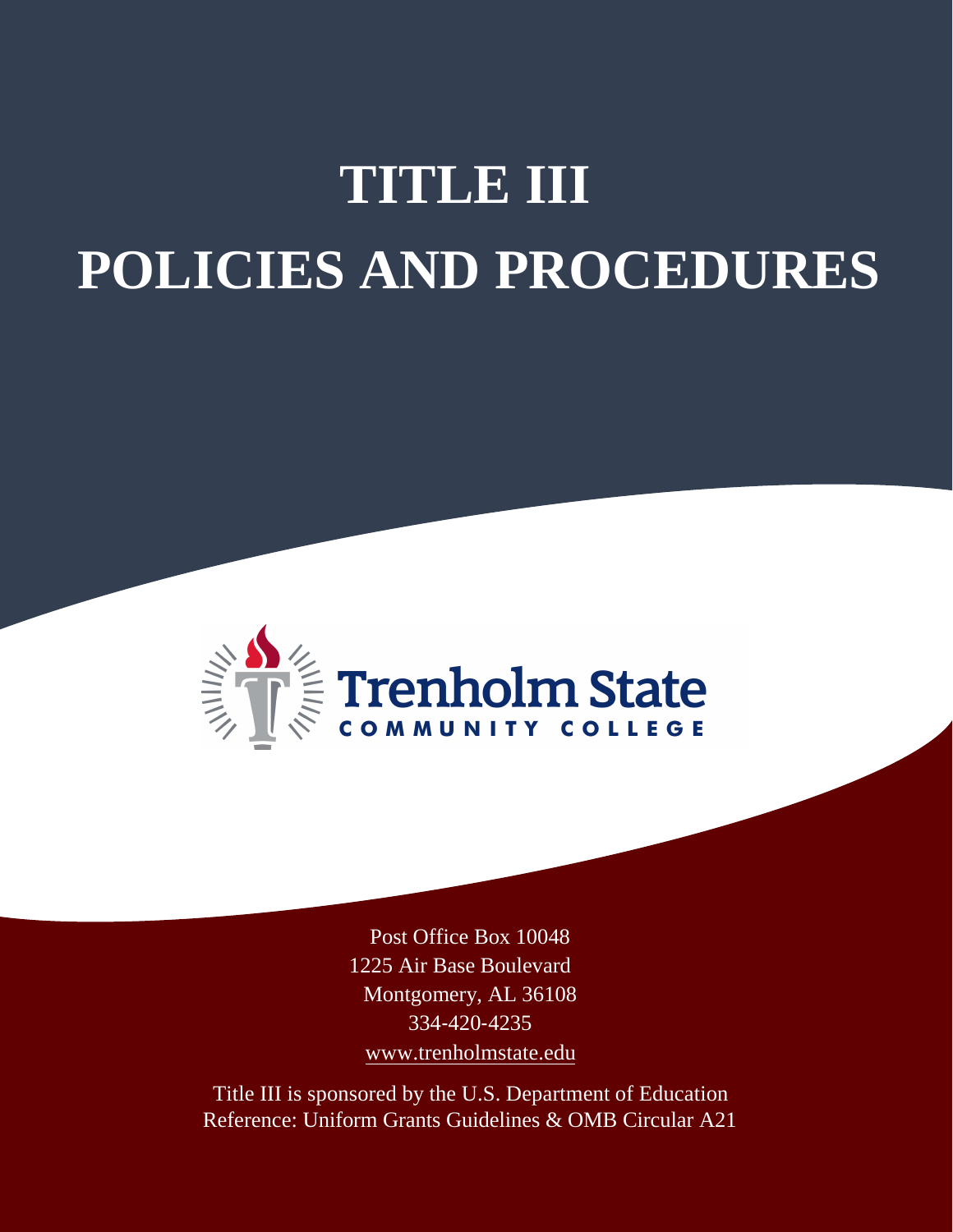# **TABLE OF CONTENTS**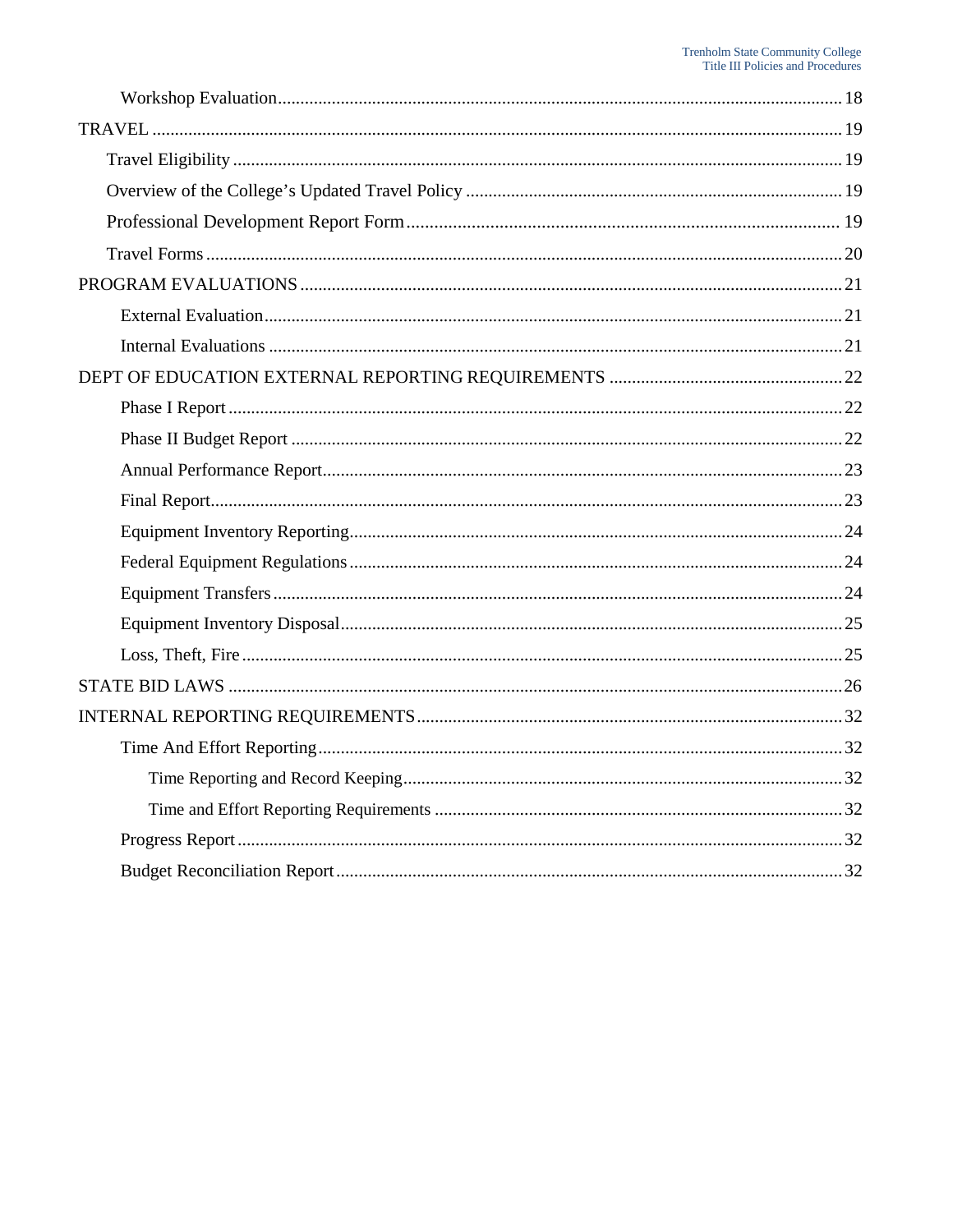# **MISSION OF THE COLLEGE**

Our mission is to provide comprehensive and accessible educational opportunities, including academic transfer and technical programs, designed to promote economic development, enhance workforce development, and improve the quality of life for the community.

# **INTRODUCTION**

The Title III Policies and Procedures is prepared to assist College personnel in the implementation of activities funded by the Title III grant awarded to Trenholm State Community College by the U.S. Department of Education. This manual serves as a resource document in carrying out the approved Plan of Operation. It is designed to provide specific policies and procedures unique to the Title III HBCU program, to support the proper monitoring and evaluation of program activities and to ensure the appropriate expenditures of program funds.

Compliance with the guidelines and regulations included in this manual will ensure that the federal grant is administered in accordance with Title III, Part B of the 1965 Higher Education Act, the U.S. Department of Education General Administrative Regulations (**EDGAR\***) and other federal directives, and affirms that Trenholm State Community College has the documentation necessary to show compliance.

Procedures for the Title III HBCU funded activities will follow the approved policies and practices of Trenholm State Community College. Please note: federal law (EDGAR) requirements and federal auditing practices (OMB Circulars) may conflict with College policies and practices. **In all cases**, federal law will supersede the policies and practices of Trenholm State Community College.

As grant requirements change, revisions or additions to this manual will be necessary to ensure compliance. All Activity Directors must become familiar with the grant requirementsincluded herein, keep up-to-date on all administrative procedures and ensure that policies and procedures are followed carefully. All persons using Title III funds should refer to this manual before charging expenditures. Questions concerning Title III matters should be directed to the Title III administrative personnel. (\*Department of Education General Administration Regulations (2008): e-CFR: Title 34)

# **AN OVERVIEW OF THE TITLE III PROGRAM**

The Strengthening Historically Black Colleges and Universities (HBCU) Program is governed by the Higher Education Act of 1965 as amended by the U.S. Congress. Federal grants awarded through this program may be used to carry out operational, as well as developmental activities. Each participating institution is expected to develop proposals for funding based upon planning priorities set forth it the institutions longrange plans. Conceptually, the supplemental funding provides a means to start up new programs, enhance, or strengthen existing programs and services.

The purpose of Title III financial assistance is to help eligible institutions of higher education solve problems that threaten their ability to survive, and stabilize their management and fiscal operations so that they may achieve self-sufficiency.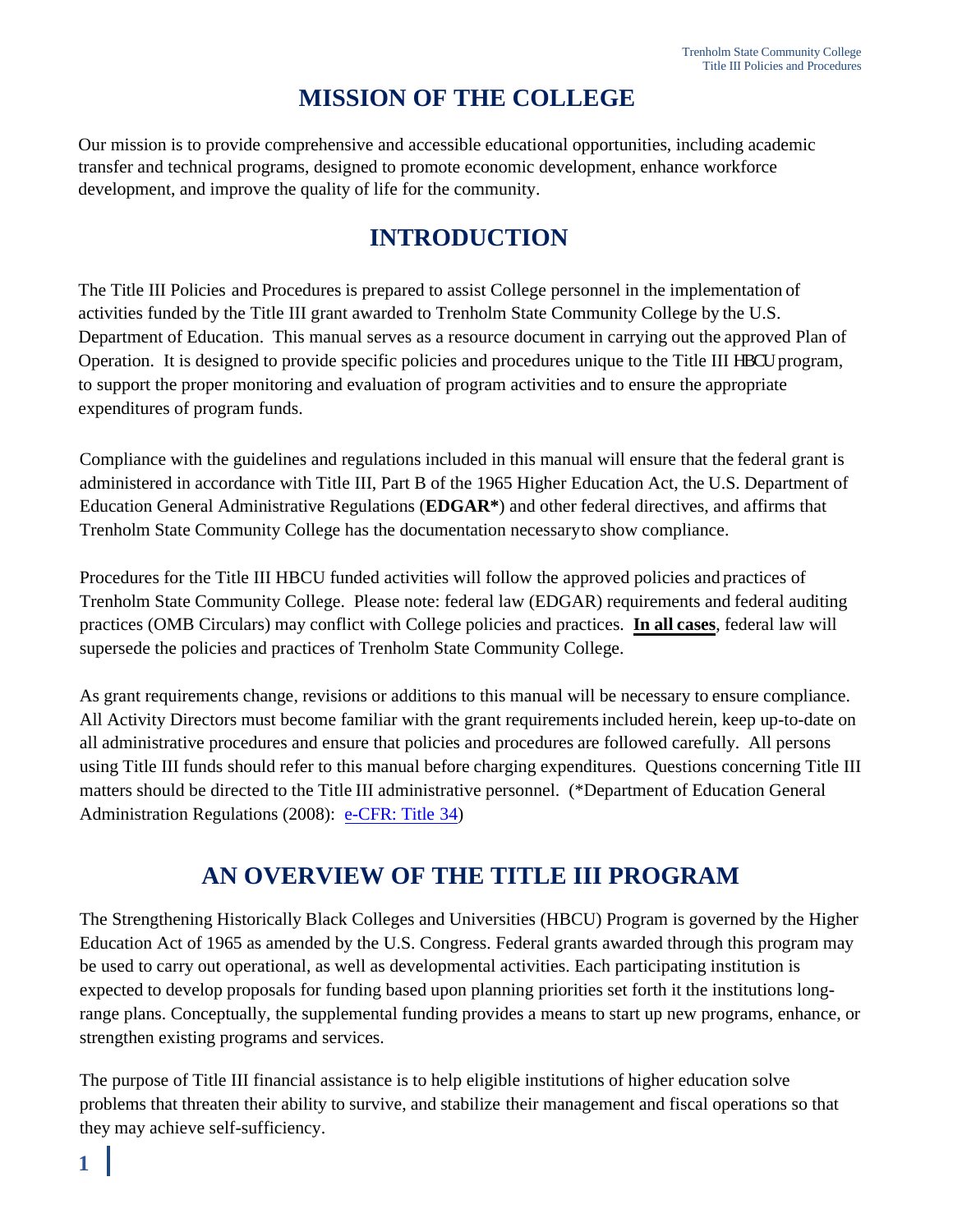# <span id="page-4-0"></span>**HBCUs (Strengthening Historically Black College and Universities; Title III-B, Section 323) LEGISLATIVE ALLOWABLE ACTIVITIES**

- 1. Purchase, rental, or lease of scientific or laboratory equipment for educational purposes, including instructional and research purposes. \*
- 2. Construction, maintenance, renovation, and improvement in classrooms, libraries, laboratories, and other instructional facilities, including purchase or rental of telecommunications and technology equipment or services. \*
- 3. Support of faculty exchanges, faculty development, and faculty fellowships to assist in attaining advanced degrees in the field of instruction of the faculty.
- 4. Academic instruction in disciplines in which Black Americans are underrepresented. \*
- 5. Purchase of library books, periodicals, and other educational materials, including telecommunications program material. \*
- 6. Tutoring, counseling, and student service programs designed to improve academic success.
- 7. Funds management, administrative management, and acquisition of equipment for use in strengthening funds management.
- 8. Joint use of facilities, such as laboratories and libraries.
- 9. Establishing or improving a development office to strengthen or improve contributions from alumni and the private sector.
- 10. Establishing or enhancing a program of teacher education designed to qualify students to teach in a public elementary or secondary school in the State that shall include, as part of such program, preparation for teacher certification. \*
- 11. Establishing community outreach programs which will encourage elementary and secondary students to develop the academic skills and the interest to pursue postsecondary education.
- 12. Establishing or improving an endowment fund.
- 13. Acquisition of real property in connection with the construction, renovation, or addition to or improvement of campus facilities.
- 14. Education or financial information designed to improve financial literacy and economic literacy of students or the students' families, especially with regard to student indebtedness and student assistance programs under Title IV.
- 15. Services necessary for the implementation of projects or activities that are described in the grant application and that are approved, in advance, by the Secretary, except that not more than two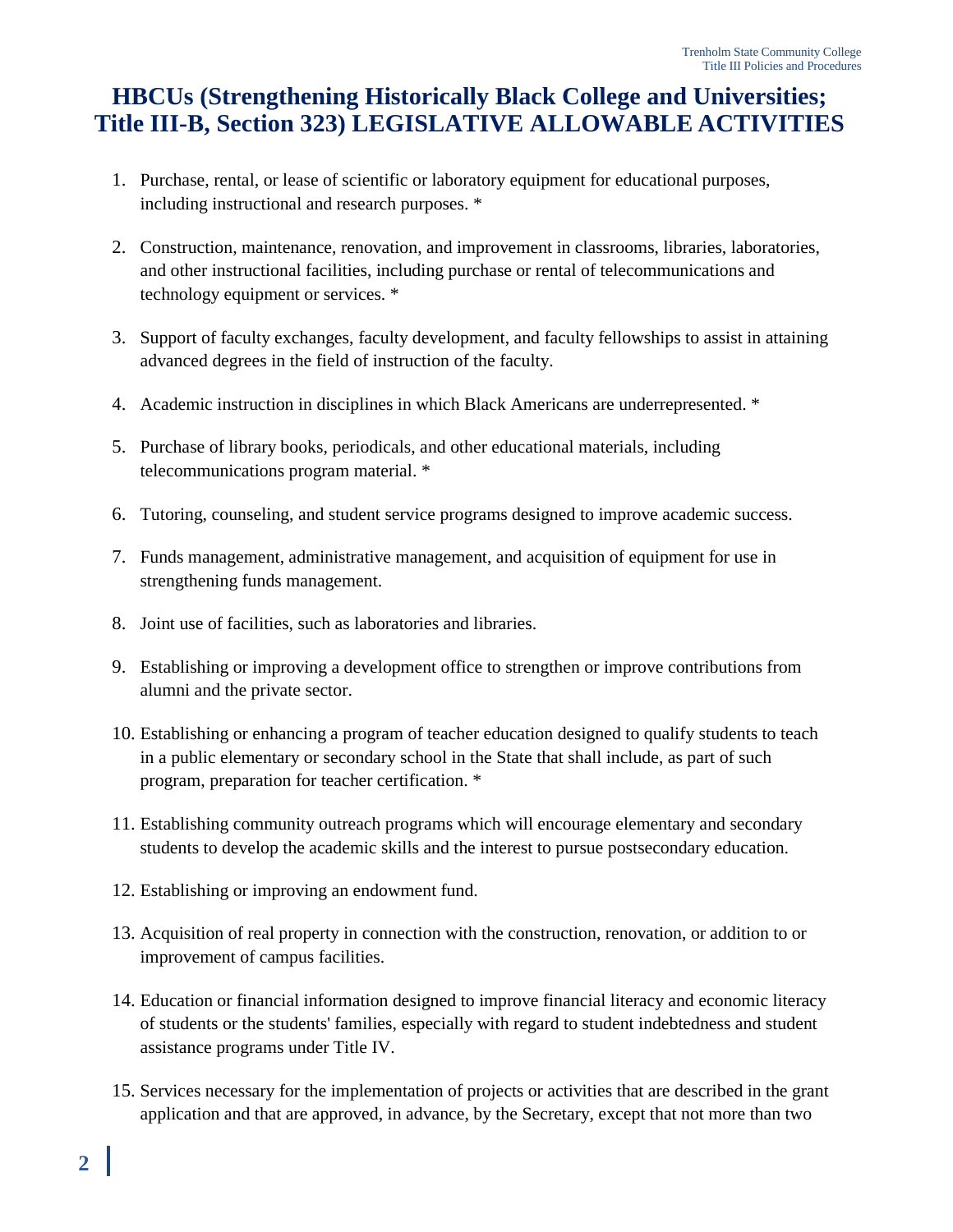percent of the grant amount may be used for this purpose.

16. Other activities that a grantee proposes in its application that contribute to carrying out the purposes of the Title III legislation and are approved by the Secretary as part of the review and acceptance of the grant application.

In addition to LAAs l, 2, 4, 5, and 10 (marked with asterisk (\*) above) SAFRA funds may also be utilized for:

Other activities, consistent with the institution's comprehensive plan and designed to increase the institution's capacity to prepare students for careers in the physical or natural sciences, mathematics, computer science or information technology or sciences, engineering, language instruction in the less-commonly taught languages or international affairs, or nursing or allied health professions

Federal assistance under these programs may not be used to cover any general operating and maintenance expenses of grantees or to supplant what an institution would otherwise spend to carry out activities allowed in the programs.

# **TITLE III PROGRAM OFFICE**

Institutional Services (IS) in Washington, D.C., administers programs authorized under Title III, Title V, and Title VII of the Higher Education Act of 1965, as amended. The Aid for Institutional Development programs (commonly referred to as the Title III programs) support improvements in educational quality, management and financial stability at qualifying postsecondary institutions. Funding is focused on institutions that enroll large proportions of minority and financially disadvantaged students with low per-student expenditures. From its inception, one of the primary missions of Title III programs has been to support the nation's Historically Black Colleges and Universities (HBCUs).

# **LEGISLATION, REGULATIONS, AND GUIDANCE**

#### **Legislation**

- Title III, Part B, Sections 321-327 of the Higher Education Act, as amended (20 U.S.C. 1060-1063c)
- Title III, Part F, Section 371 of the Higher Education Act, as amended (20 U.S.C. 1067q)

#### **Regulations**

- 34 CFR Part 608
- Education Department General Administrative Regulations (EDGAR), Parts 74, 75, 77, 79, 81, 82, 84, 85, 86, 97, 98 and 99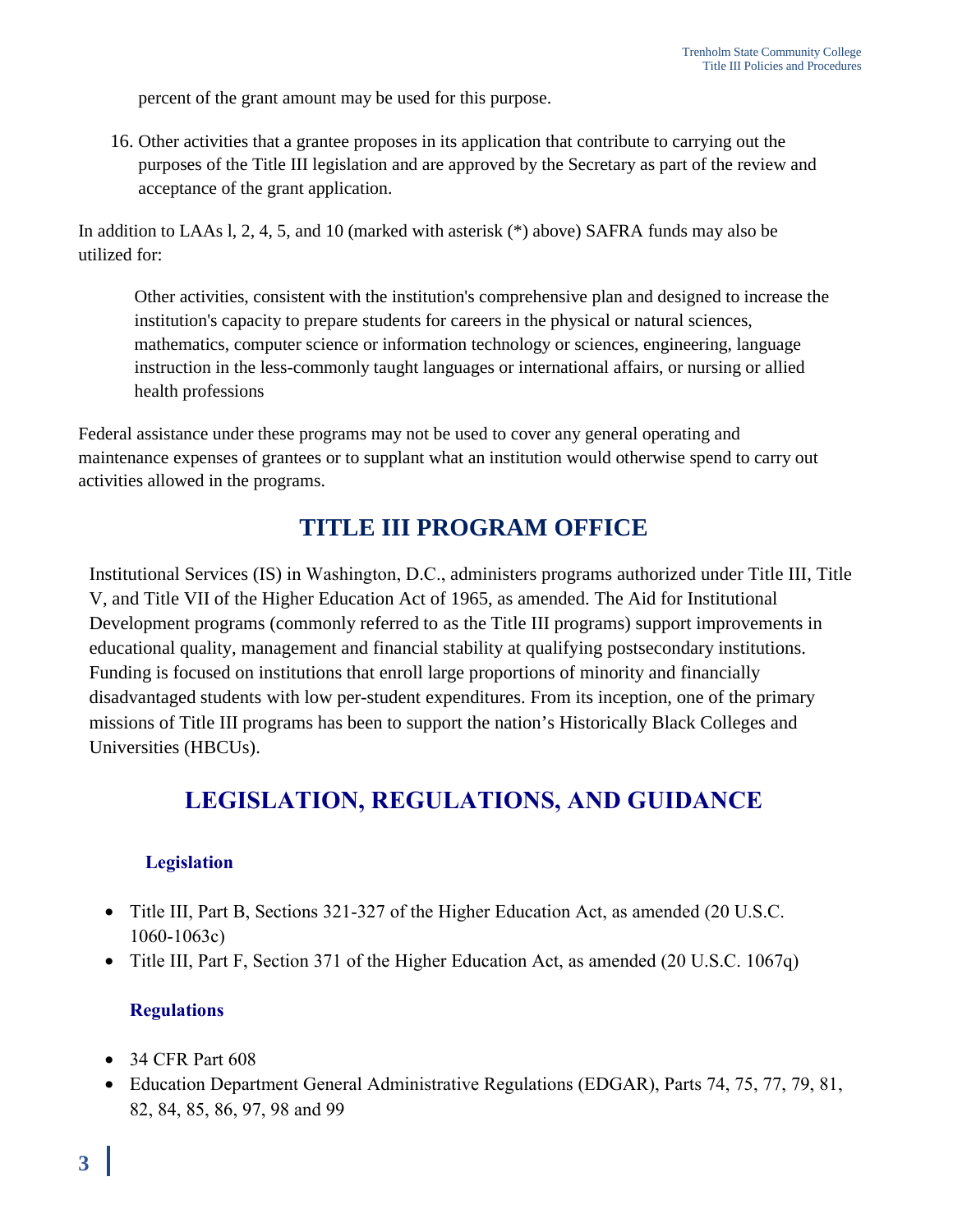# **HOW TITLE III FUNDS ARE ALLOCATED**

<span id="page-6-0"></span>The HBCU Title III, Part B Program is authorized by Title III, Section 322 of the Higher Education Act of 1965, as amended (HEA), and the Code of Federal Regulations (34 CFR 608); and the Part F Program is authorized by Title III, Section 371 of the Higher Education Act of 1965, as amended (HEA). Mandatory funding for the program is provided under the Student Aid and Fiscal Responsibility Act (SAFRA), a part of the Health Care and Education Reconciliation Act of 2010, (Pub. L 111-152).

The HBCU – Parts B and F are discretionary grants that provide formula based awards to institutions of higher education that must be legally designated as a Title III eligible historically Black colleges and universities to apply for funding. In order to receive continuation funding, institutions must submit statutory required data for program staff to calculate award amounts as well as maintain their accreditation.

Funds are allocated by a formula which is based upon the number of Pell Grant recipients at the institution, the number of students who graduated from the institution, and the number of graduates who have been admitted to and are in attendance in graduate or professional schools in a degree program of discipline in which Blacks are underrepresented.

#### *The Grant Allocation Formula*

- 1. Number of Pell Grant recipients at the institution during the school year immediately preceding the year of application **x** 50% of appropriations. *Number of Pell Grant recipients at all applicant institutions during the school year immediately preceding the year of application.*
- 2. Number of graduates at the institution during the school year immediately preceding the year of application **x** 25% of appropriations.

*Number of graduates at the institution during the school year immediately preceding the year of application.*

3. Number of graduates, who within five years of graduating with baccalaureate degrees, are in attendance in graduate or professional schools and enrolled in degree programs in disciplines in which Blacks are underrepresented **x** 25% of appropriations.

The sum of the percentages of those graduates of all applicant institutions.

*Number of graduates who within five years of graduating with baccalaureate degrees, are in attendance in graduate or professional schools and enrolled in degree programs in disciplines in which Blacks are underrepresented of appropriations the sum of the percentages of those graduates of all applicant institutions.*

4. Add the amounts obtained in 1, 2, and 3.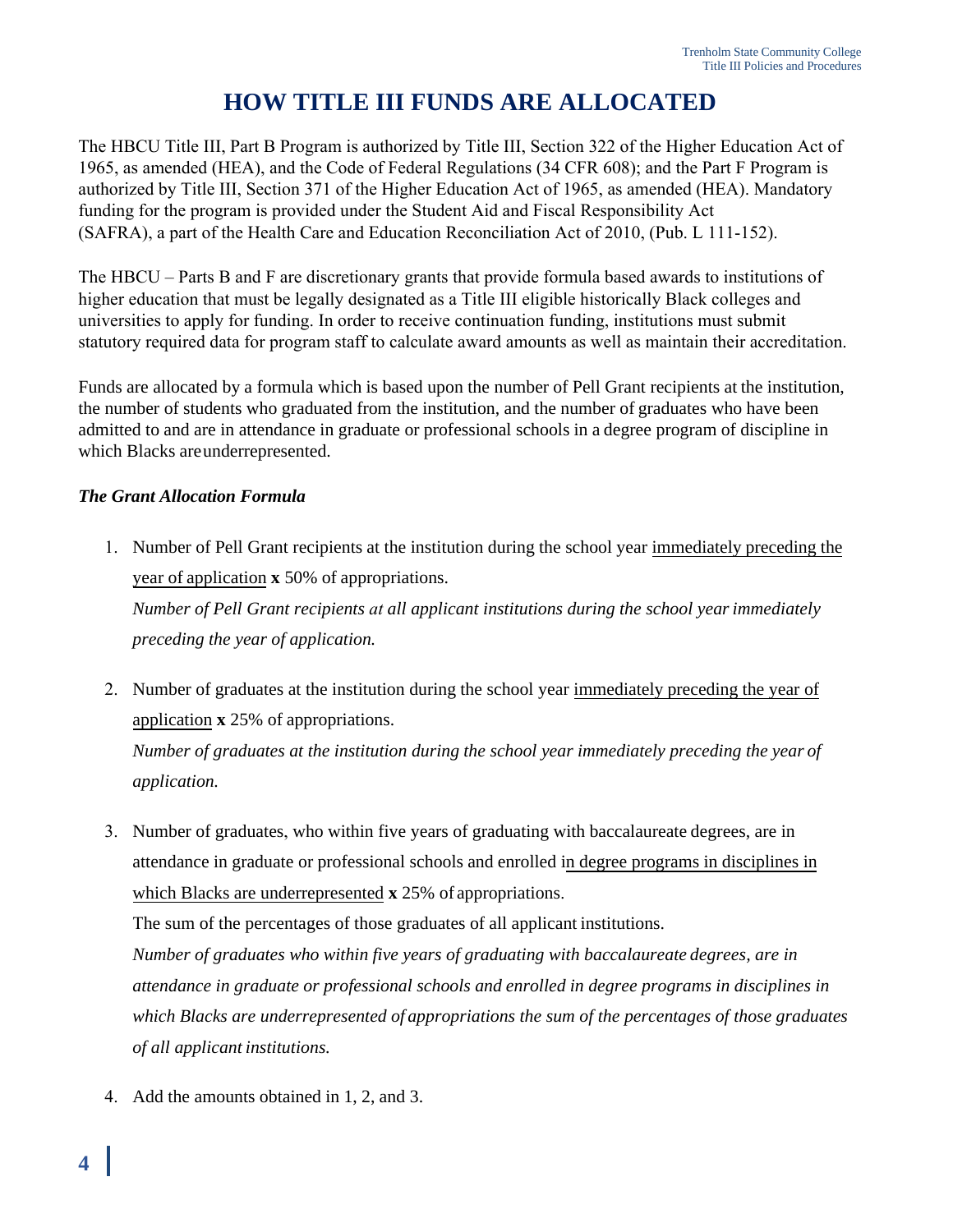# **TITLE III-B HBCU FUNDED ACTIVITIES**

#### **Activity I: Strengthening the Office of Institutional Effectiveness and Research**

The purpose of this unit is to maintain a historical database of college data; assists with the systematic evaluation of educational support services, administrative processes, and fiscal resources to identify the strengths and challenges of the College. The office will help the College to maintain its status as an accredited institution, and continue demonstrating how well it is fulfilling its mission by documenting quality, effectiveness and student learning outcomes by employing a variety of assessment strategies.

#### **Activity II: Improving Instructional Facilities**

This activity utilizes a multi-pronged approach to alleviating the deficiencies in the physical facilities of the College. This activity will focus on repairs/renovations of existing campus buildings that currently house academic programs/courses to ensure a conducive learning environment.

#### **Activity III: Strengthening Fund Management, Administrative Management, and Acquisition of Equipment**

This activity is designed to address the problems in the College's current system of managing and collecting information. Since the computer system is the pivotal component of this activity, the administrative computing system will continue to be enhanced and secured through utilization of needed software and hardware updates.

#### **Activity IV: Strengthening the Library Resources through Cutting-Edge Technology**

This activity is designed to provide the latest technology for student use and improve library resources by increasing library books, periodicals, microfilm, audiovisual materials and equipment, computer software, telecommunications software and equipment and other educational materials.

#### **Activity V: Tutoring, Counseling, and Student Service Programs Designed to Improve Academic Success**

This activity is designed to improve academic success through tutoring, counseling and other student service programs. This activity will address critical issues pertaining to retention. Through retention monitoring and early warning intervention systems, high-risk students will be identified and provided the assistance needed to enhance their learning experience.

#### **Activity VI: Enhancing Professional Development for Faculty and Staff**

This activity is designed to provide ongoing and systematic professional development opportunities for faculty and staff to increase productivity and effectively meet the needs of students. Professional development opportunities will include workshops, seminars, and conferences. This activity will also support guest lecturers, speakers, and consultants.

#### **Activity VII: Strengthening the Effectiveness of the Office of Development and Institutional Advancement**

This activity is designed to expand awareness of, advocacy for, engagement in, and giving to Trenholm State Community College. The activity will strengthen the Office of Development and Advancement in an effort for strengthening institutional growth and sustainability. The focus is to reorganize and strengthen systems and procedures relative to enhancing financial stability.

#### **Project Administration**

Project Administration is designed to provide leadership to the overall programmatic operations and fiscal management of all approved grant activities to ensure full compliance with state and federal guidelines.

ı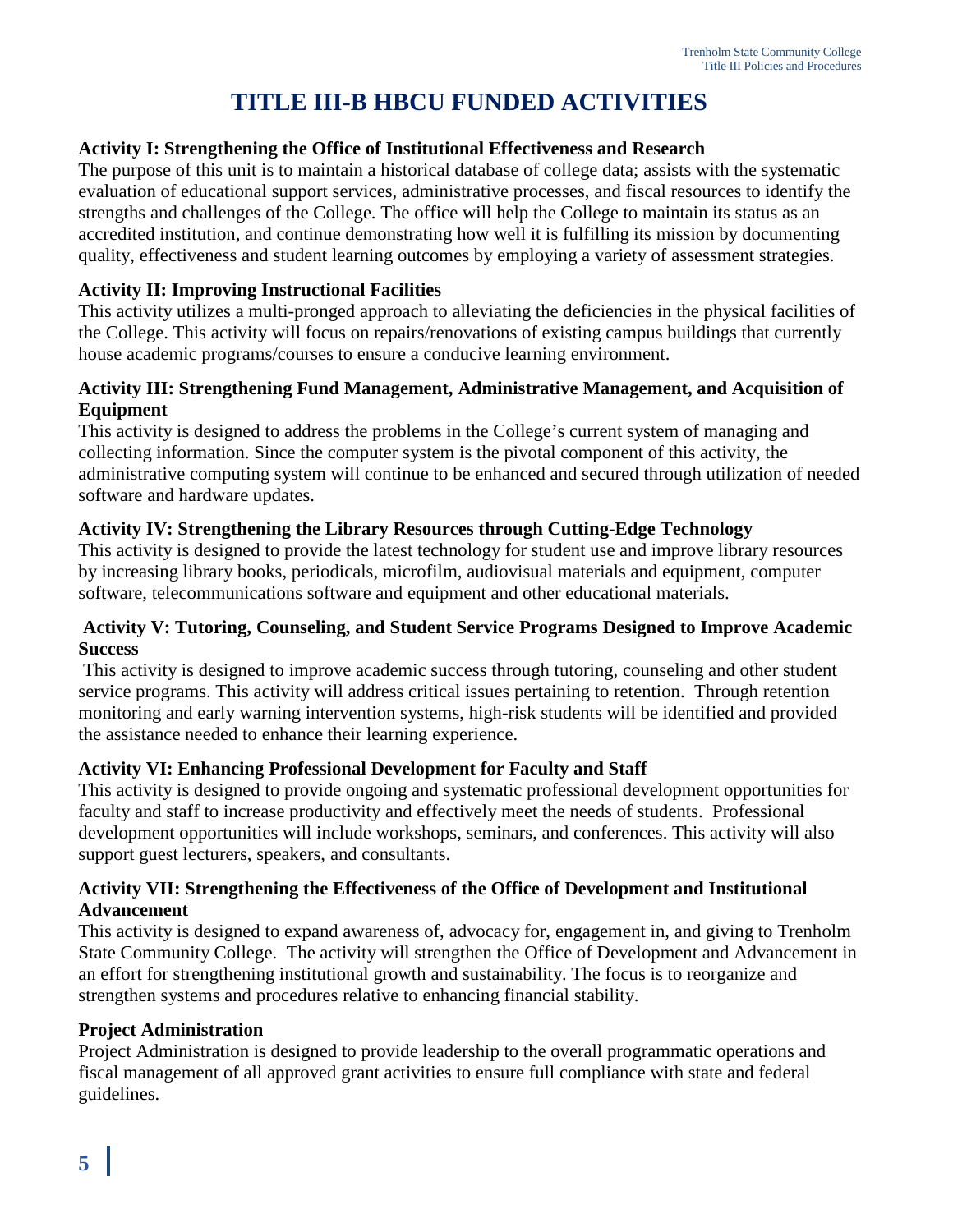# **Student Aid and Fiscal Responsibility Act (SAFRA)**

#### **Activity I – Developing and strengthening academic programs and services**

Activity I is designed to promote curriculum development and the enhancement of instructional delivery by the purchasing of state-of-the-art equipment to prevent obsolescence and to meet the changing needs within the College service area.

#### **Project Administration**

Project Administration is designed to provide leadership to the overall programmatic operations and fiscal management of all approved grant activities to ensure full compliance with state and federal guidelines.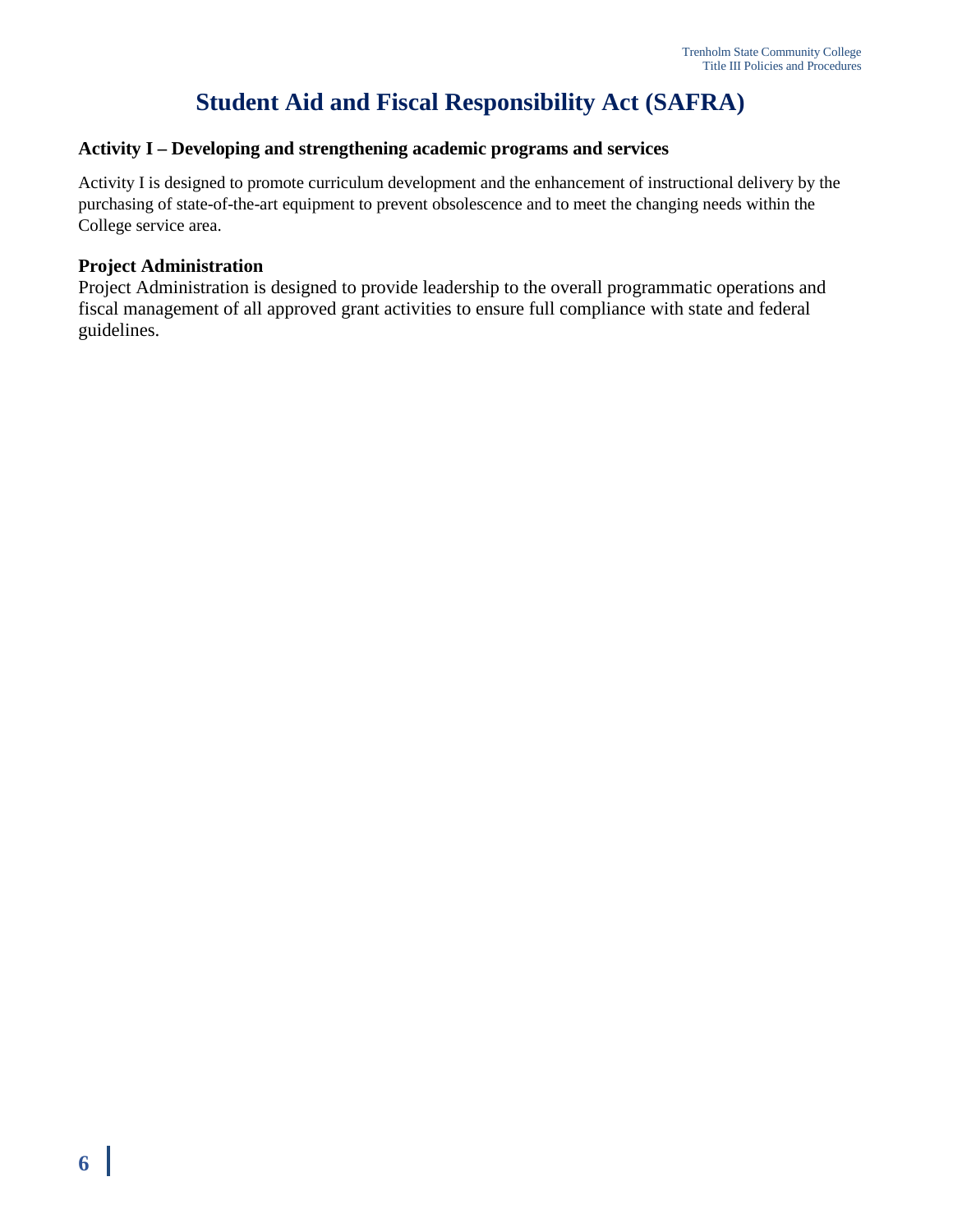# **ROLES AND RESPONSIBILITIES OF KEY PERSONNEL**

# **The President**

#### The President:

- Provides institutional leadership for the Title III grant.
- Sets Title III Program priorities in keeping with institutional mission.
- Approves and certifies Title III Phase I data.
- Is the final authority on the selection of Title III activities submitted for funding.
- Approves and certifies final Title III proposal application submitted (Phase II).
- Approves all Title III Program amendment requests prior to submission.
- Stays abreast of all regulations and policies pertaining to the Title III grant.
- Ensures that institutional systems are in place for effective, efficient, and compliant grant administration.
- Attends national and regional Department of Education Title III meetings.

### **The President's Role**

The President assumes overall responsibility for the leadership of the Title III, Part B HBCU and SAFRA programs.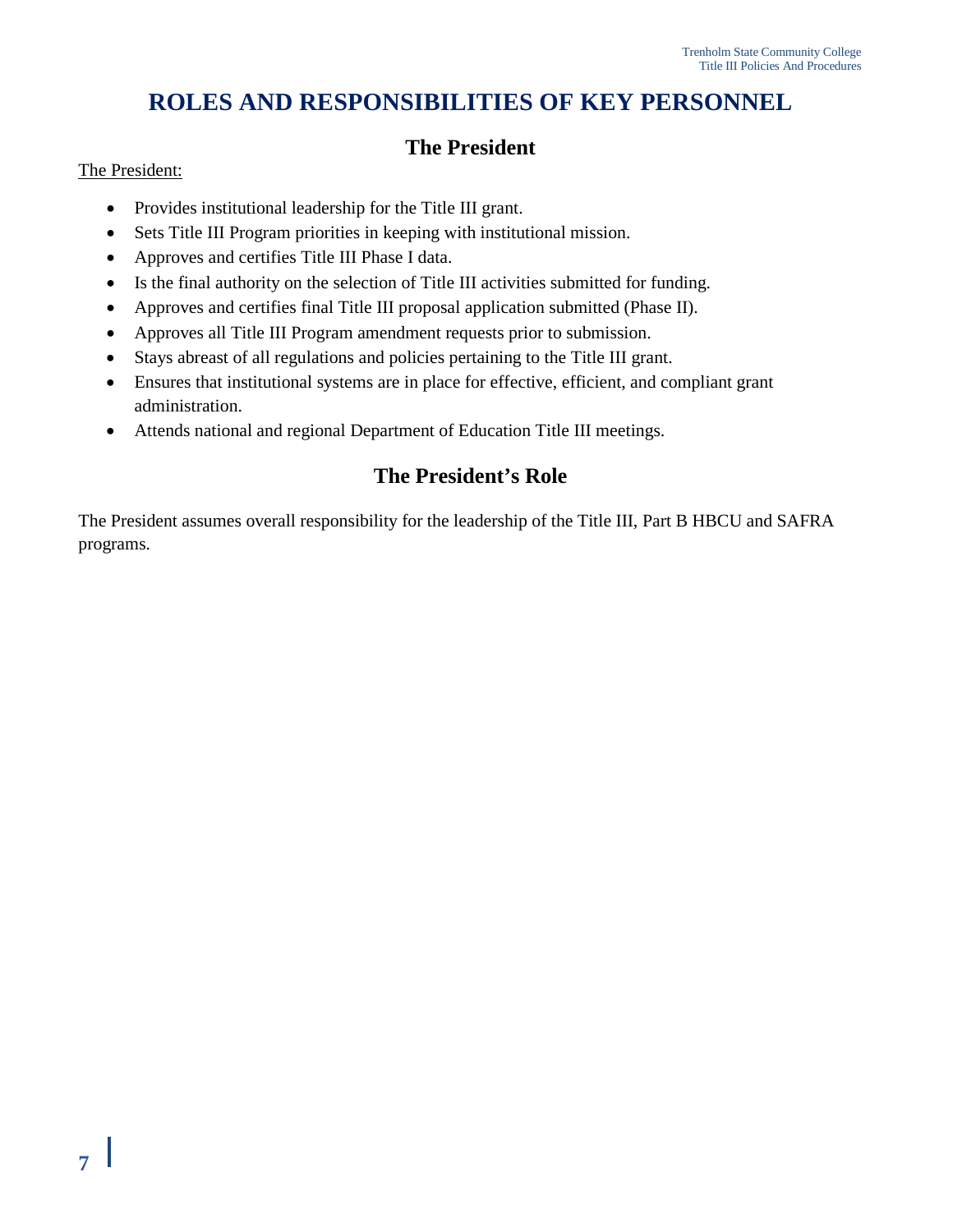# **The Title III Director**

#### The Title III Director:

- Keeps the president/chancellor (or designee) informed of the status of the Title III grant and related regulations/policies.
- Serves as the primary liaison between the institution and the Department of Education Program Officer.
- Provides programmatic and budgetary oversight of the Title III grant.
- Coordinates, in collaboration with activity directors, implementation of the Title III Plan of Operation.
- Provides Title III orientation, training, and technical assistance to project staff, faculty, and institutional personnel to ensure they remain current on regulations, policies, and best practices related to the implementation of the Title III Plan of Operation.
- Ensures that the Title III Program is consistently compliant with all federal regulations and institutional policies.
- Maintains up-to-date program documentation files.
- Maintains up-to-date Title III equipment inventory.
- Approves all Title III expenditure requests.
- Attends national and regional Title III meetings, technical assistance workshops and conferences.
- Develops and implements a communications plan for the Title III grant.
- Monitors progress of all funded Title III activities/objectives.
- Coordinates the preparation, approval, and submission of the annual Title III Plan of Operation.
- Provides for an on-going internal and external evaluation of the Title III grant, as well as the reporting and use of evaluation findings to improve outcomes.
- Provides for assessment of the impact of the Title III grant.
- Ensures that the institution is audit and site review ready.

#### Administrative Head of the Project

As the administrator in charge of the project, the director must perform several particular tasks. He or she must make sure the project is well organized. This includes establishing a workable organizational structure and making sure the structure is understood clearly.

Secondly, the director must maintain project control. The Director must see that the activities are carried out in a congruent and interrelated manner. This is accomplished through the establishment of sound policies and procedures and the exercise of leadership.

#### Official College Liaison with the Department of Education

The Title III Director is the clear and singular communicant with the Department of Education in all matters related to the grant. All contact between the institution and the Department should be conducted by or through the office of the director. This includes correspondence, phone calls, reports, etc. The Director should maintain copies of all correspondence and records of all phone conversations with the Department and shared with other persons who might be affected by their content.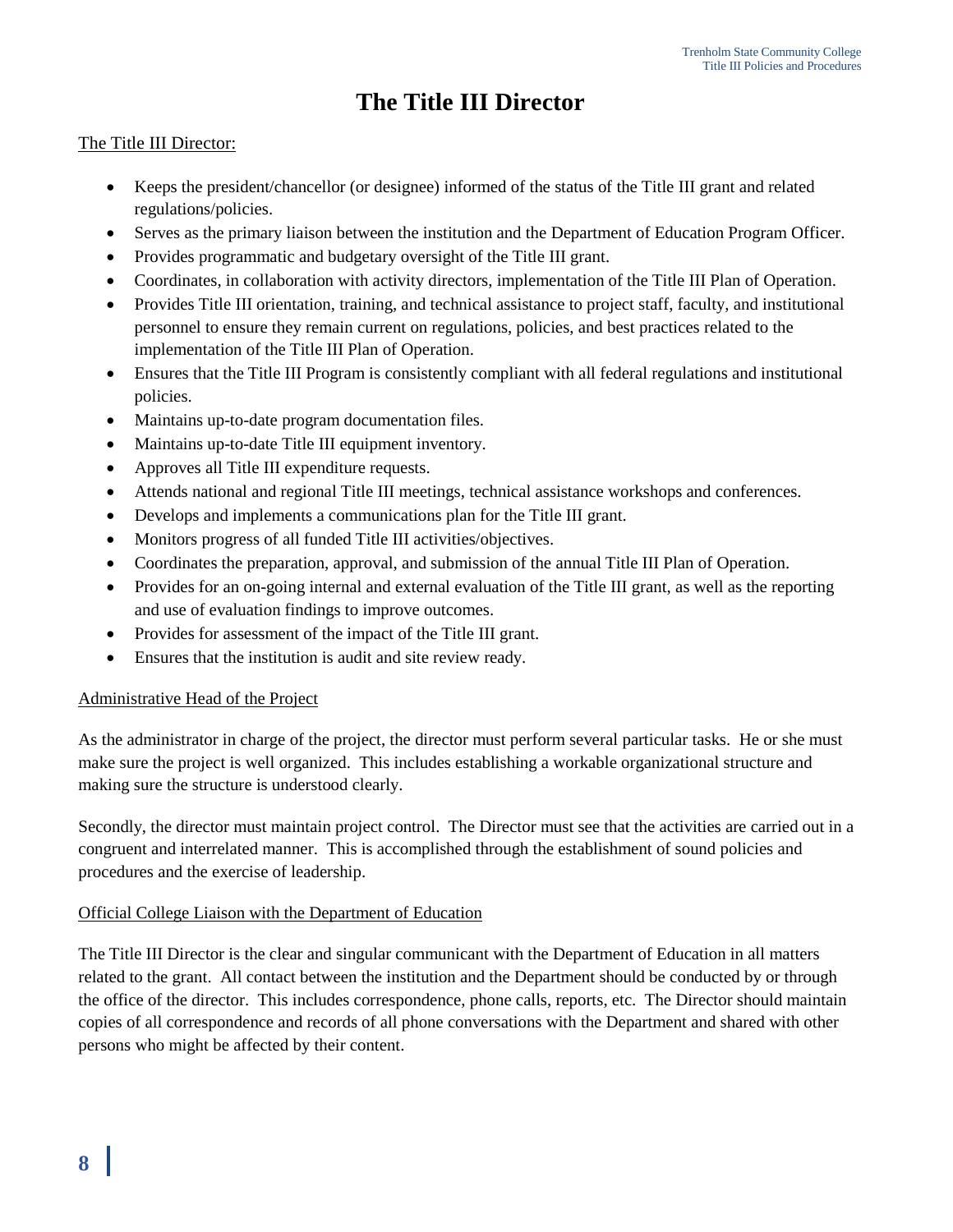# **The Title III Activity Director**

#### The Title III Activity Director:

- Provides activity management and budget monitoring.
- Stays abreast of all activity objectives, grant regulations, and institutional policies.
- Ensures implementation of activity objectives in compliance with federal regulations and institutional policies.
- Recommends hiring of activity staff/faculty.
- Supervises and monitors activity staff/faculty.
- Reports activity status/progress.
- Ensures completion and approvals of Time and Effort Reports/Monthly Reports for all activity staff/faculty.
- Ensures timely submission of monthly reports to the Director's Office.
- Approves all activity expenditure requests.
- Ensures all activity expenditures are related to an objective prior to submitting to the Director's Office.
- Maintains up-to-date Title III activity equipment inventory.
- Attends Title III Activity Director's meetings, orientations, workshops, etc.
- Meets routinely with activity staff/faculty to ensure smooth and effective activity implementation.
- Prepares and submits annual Plan of Operation for activity.
- Maintains documentation files on activity/objective implementation.
- Disseminates activity documentation records to the Title III Coordinator/Director.
- Prepares for and participates in internal and external Title III activity evaluations, site reviews, etc.
- Responds appropriately to evaluation recommendations to improve activity outcomes.
- Prepares programmatic reports required by the funding agency.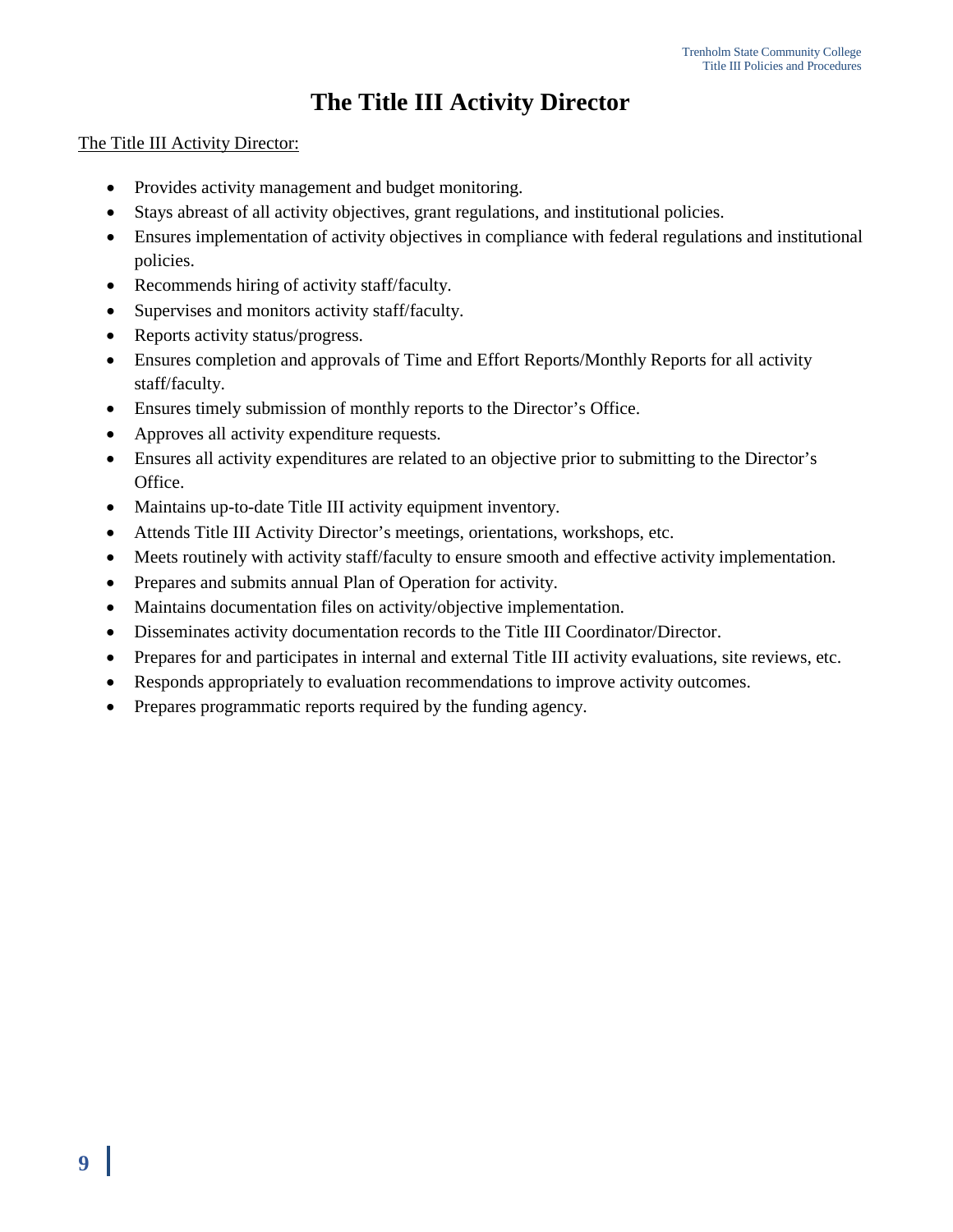# **FISCAL POLICIES AND REGULATIONS**

### **Fiscal Control of the Title III Funds**

H. Councill Trenholm State Community College's Business Office oversees the management and accounting for all grants and contract funds. However, the fiscal and reporting policies of the U.S. Department of Education, through guidelines issued in the Education Department General Administrative Regulations (EDGAR) and rules in the Federal Registrar, require a more detailed management and record keeping system than usually practiced by operating units of the College. Federal regulations require a complete accounting of all federal and College time and resources which directly impact the grant's activities.

- 1. A copy of each project's budget shall be transmitted from the Director's Office to the Business Office, to the Director of Restricted Programs, and to each Activity Director after formal notification of grant approval has been received.
- 2. The College reserves the right to freeze Title III funds in cases where funds are misused or abused and/or where sufficient evidence exists that programmatic activities are not in compliance with the approved Grant Performance Report.
- 3. The ultimate authority for the use of funds, not expended at the end of the fifth year budget period, has to be approved for carryover through the Title III Office via the U.S. Department of Education. These requests must be received in the Grants Office 90 days before the end of the budget period in which the funds are unexpended.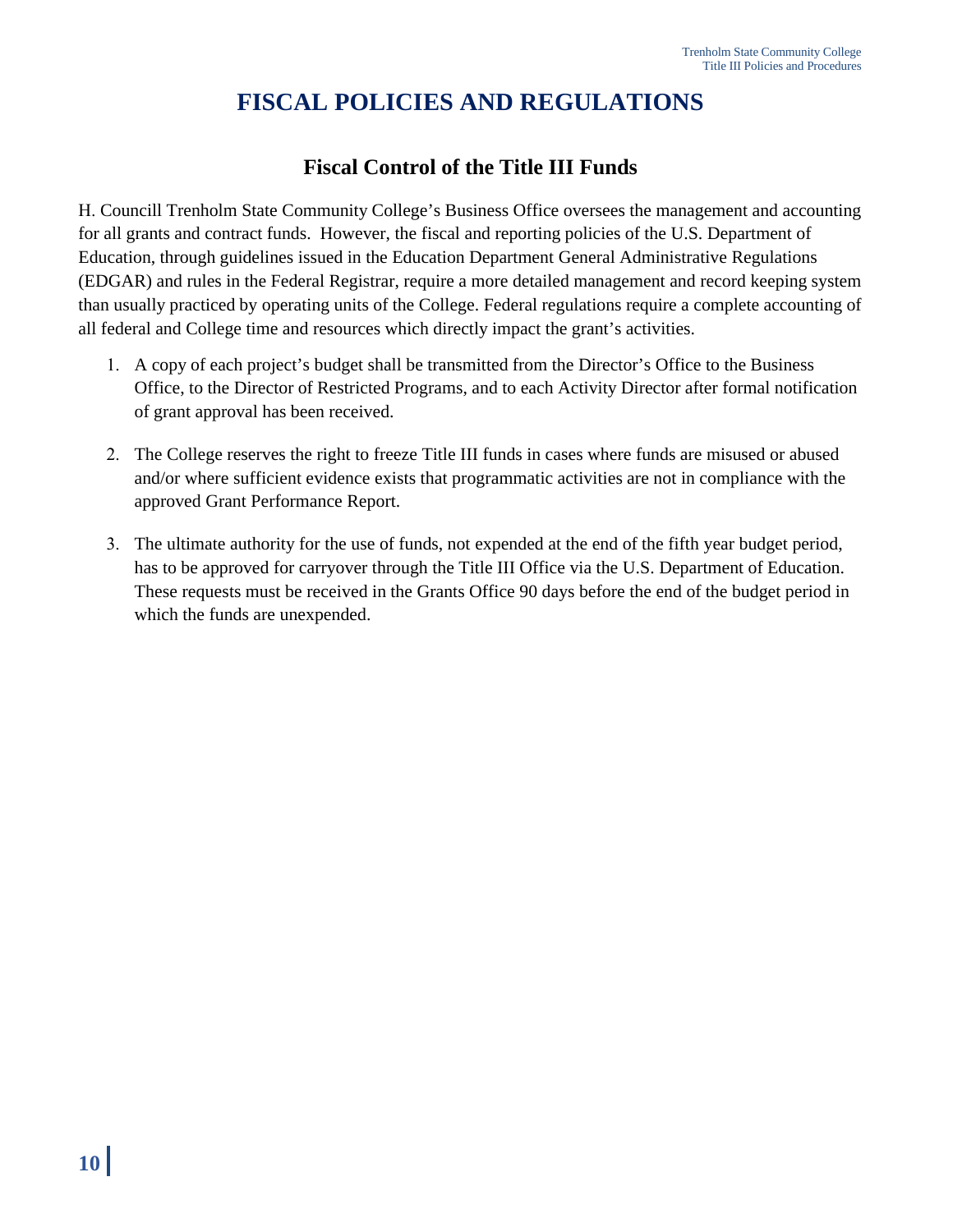# **FISCAL ACCOUNTABILITY**

# **Account Numbers**

College business procedures are used to document accountability for Title III regulations. Separate account numbers have been assigned by the Business Office to identify the Title III Grant activities.

All expenditures submitted to the Title III Director for payment must show the designated Activity number and have the signature of the Activity Director.

### **Justification of All Purchases**

All purchase requisitions must be justified based on the activity's goal before they can be approved and processed by the Title III Office. This information must be included in the comments section of the form.

#### **Example:**

An activity submits a purchase request to make a purchase. After listing the item(s) in the DESCRIPTION AND SPECIFICATIONS section, include a Title III justification. Identify the specific objective the item is purchased to correspond with. This will ensure that the purchase is listed as part of the approved budget for the year.

**Required Action:** If the item(s) or service requested is not part of the approved budget, a separate amendment to the project budget must accompany the request.

### **Purchasing**

The purchasing of supplies, services, and equipment must conform to those items listed in the Title III budget line item of the specific activity.

All purchase requisitions using Title III funds must have the appropriate activity title and assigned budget center number.

All purchase requisitions using Title III funds must relate to an objective in the activity. The activity objective number will be written on the requisition.

Requisition for goods that cost \$15,000 or more must go to bid when the items are not covered under state contract. When items are on state contract, the commodities must be purchased from a contracted supplier at the specified price unless there is some special exemption.

All purchase requisitions using Title III funds must be approved by the appropriate Activity Director, Title III Director, Director of Restricted Programs, Dean of Finance and Administrative Services, and the College president prior to the issuance of a purchase order.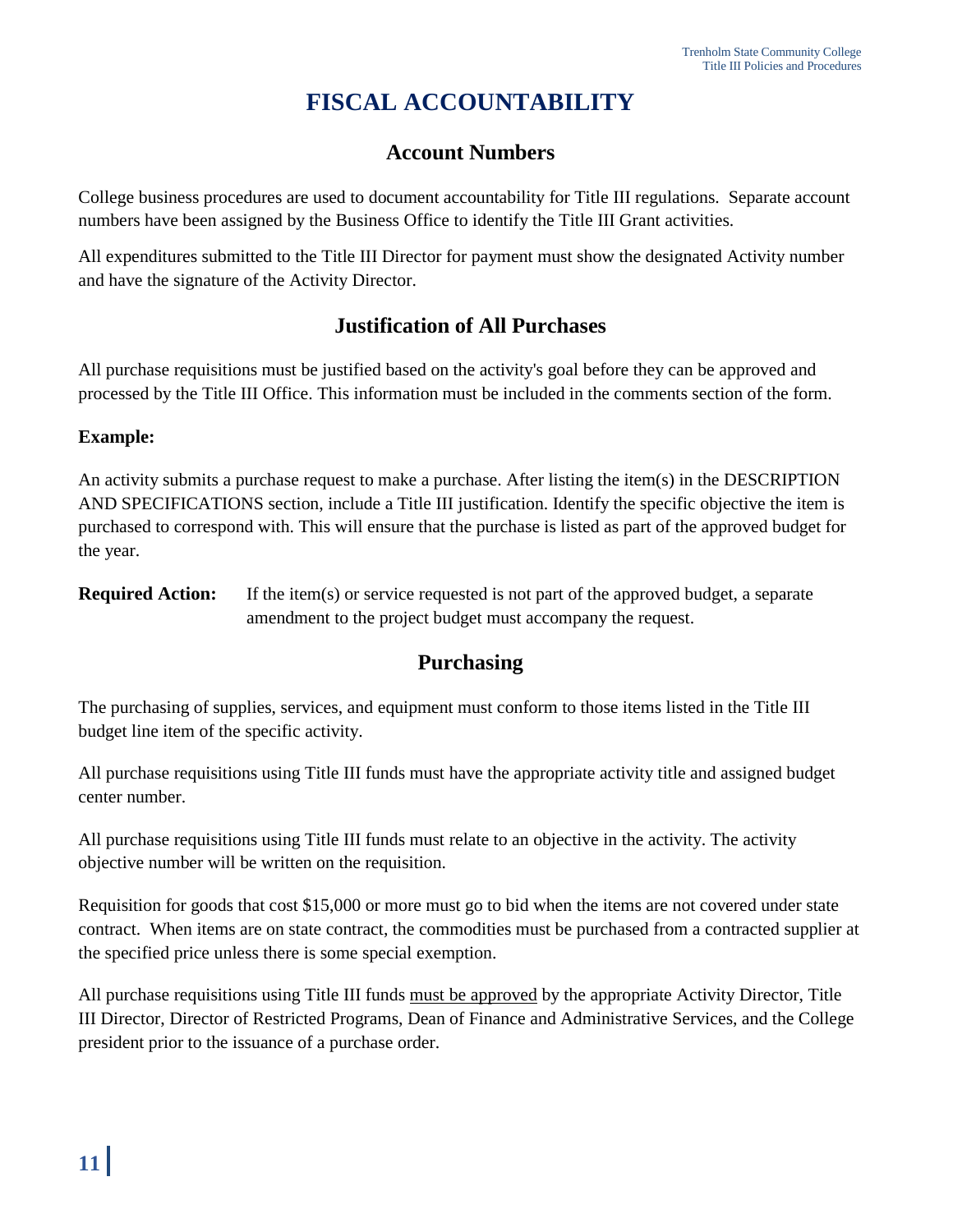If a purchase is made without the proper signatures, then the person(s) approving the purchase will assume liability for the purchase.

Established College procedures need to be followed for ordering and receiving merchandise. All TSCC purchase requests need to be documented and signed by the Activity Director prior to submission to the Title III Director. Activity Directors also need to keep an accurate record of all expenditures (purchase requests, reimbursement forms, transfers, etc.) for their own information and use in reconciling budgets each month.

# **Equipment Purchased with Title III Funds**

All equipment purchased with Title III funds must be identified with a *Purchased Through Title III Fund's*  identification strip that can be acquired from the Title III Office. Additionally, all equipment acquired with Title III funds must be available for inspection by the Title III Office, external evaluators, and persons making site visits for the United States Department of Education.

According to regulations, equipment is tangible non-expendable personal property including exempt property charged directly to the award with a useful life of more than one year and an acquisition cost of \$5,000 or more. Education Department General Administrative Regulations (EDGAR). However, the College regulation is \$500; the college has other restrictions that require inventory controls that must be followed.

# **Payment of Expenses**

Requests for payment of activity expenses can be processed by the Title III Director when all required documentation and signatures are submitted.

The budgets for each activity are approved by the Department of Education, and there is no provision for adding items. Therefore, items not specifically identified, such as additional travel or equipment cannot be approved by the Title III Director for reimbursement.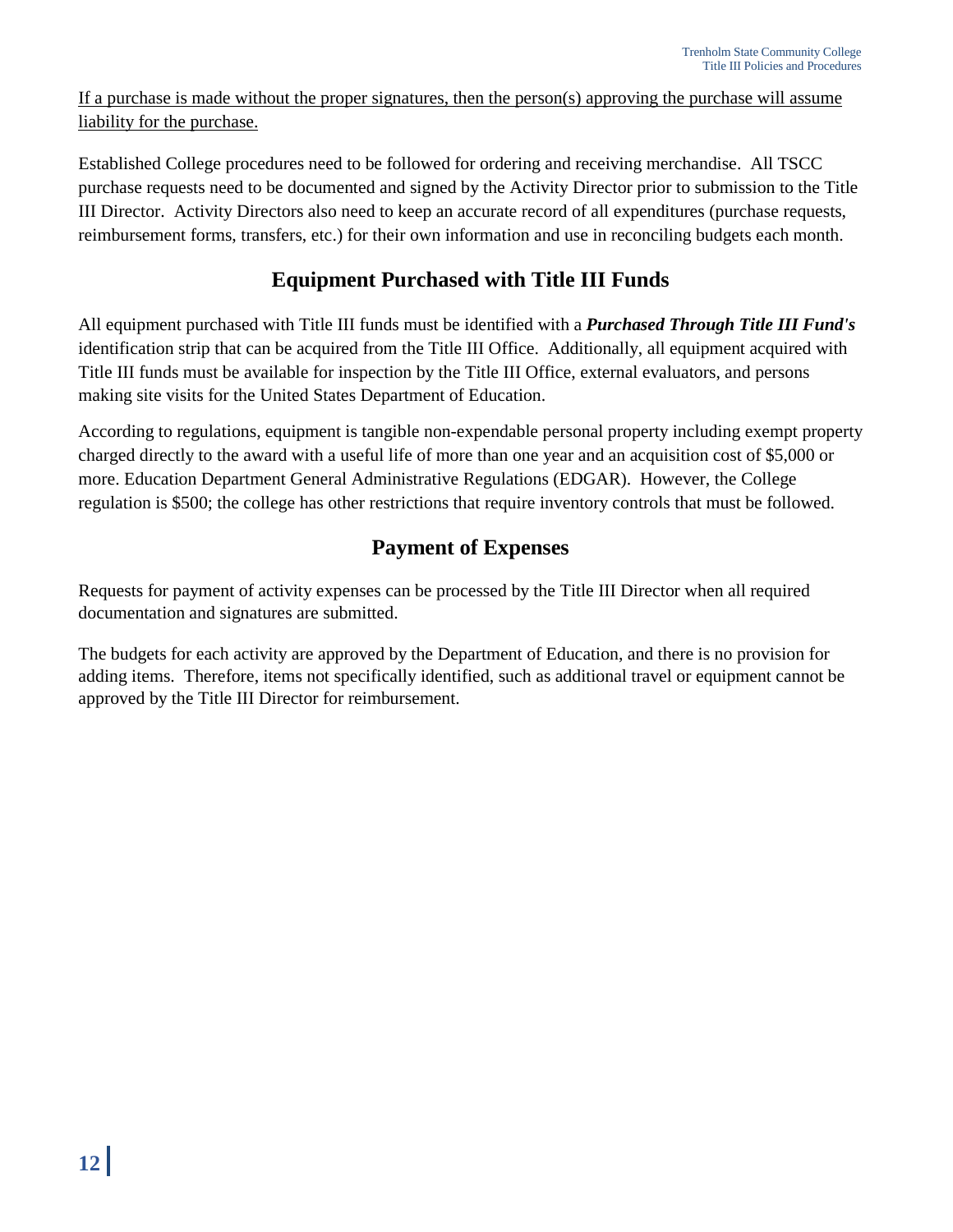# **BUDGETS**

### **Annual Budget Submittal**

The Title III Director is notified via the USDE of the amount awarded each year, and an annual budget report is then generated. The annual budget report for Title III includes the following: (1) a narrative detailing any pertinent budgetary changes for each activity; (2) a detailed narrative reflecting any changes to activity objectives and an updated "Activity Objective/Anticipated Results" Form to include timelines; (3) an Individual Activity Budget Form and accompanying Individual Activity Budget Narrative Form.

The Title III Director is responsible for the submittal of this report to the USDE for approval. The College will then be notified by the Grants Officer once the budget has been approved. A copy of each project's budget will be transmitted from the Title III Director's Office to the business office, Director of Restricted Funds, and each Activity Director after formal notification of grant approval has been received.

### **Planning and Managing Activity Budgets**

#### Planning Activity Budgets

Using previous budget submittals as a guide, the activity director will prepare a new budget for submittal to the Title III Director's Office. Assistance in obtaining current information on personnel costs and fringe benefits can be obtained from the Office of the Director of Restricted Programs. Planned travel costs must be detailed and include the name of conference and location, date of the conference (if known), and estimated hotel, meals, registration and other incidental costs (such as taxis/shuttles). Equipment costs must include a quote from the vendor and should also contain an informational sheet on the product to be included in the Budget Narrative Report.

#### Managing Activity Budgets

The Director of Restricted Programs monitors expenditures of all Title III funds and establishes the activity budget center accounts and provides access to the accounts through the AS400 computer system. Through the General Ledger module, this individual is able to access budget reports that provide more detailed expenditure and vendor data. This information can be furnished to the Activity Director upon request. It is the Activity Director's responsibility to monitor the budgets for expenditures and to ensure they are posted to the correct line item account. Copies of expenditure documentation (requisitions, purchase orders, and invoices) are to be kept on file in the office of the activity director. The Activity Director should forward to the Title III Director, for filing on a monthly basis, any requisitions, purchase orders, and invoices processed for the activity.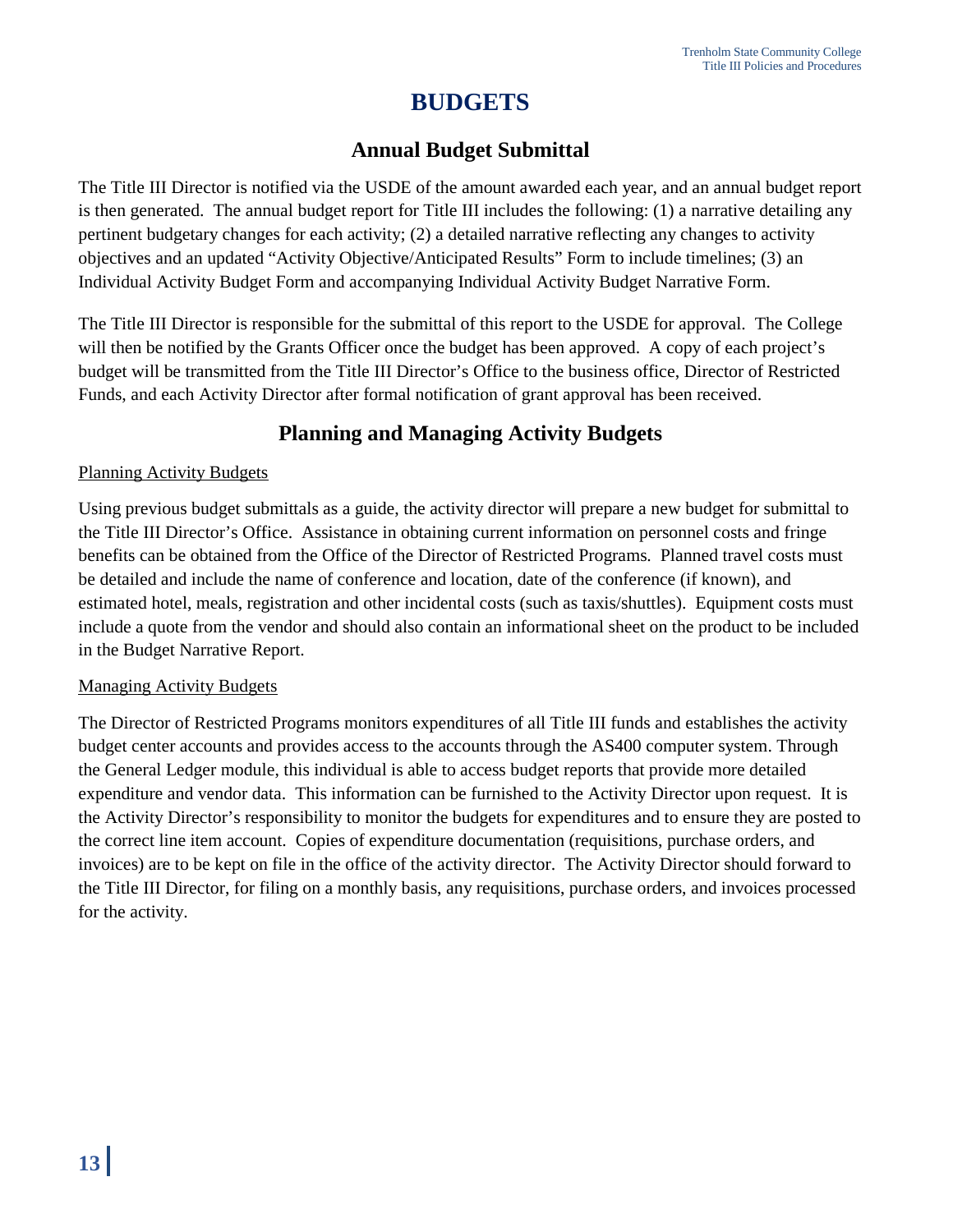# **Budget Modifications**

Programmatic revisions require prior approval from the United States Department of Education.

The following actions (OMB Circular A-110.25) must receive prior approval:

- 1. Revising the project objectives or scope of activity.
- 2. Changing key personnel.
- 3. The absence for more than three months, or a 25 percent reduction in time devoted to the project, by the approved Project Director.
- 4. The need for additional federal funding.
- 5. Transferring amounts budgeted for indirect costs to absorb increases in direct costs, or vice versa.
- 6. The inclusion, unless waived by the federal awarding agency, of costs that require prior approval in accordance with applicable federal regulations.
- 7. The transfer of funds allotted for training allowances to other categories of expense.
- 8. The transfer or contracting out of any work under an award unless described in the approved application. This does not apply to the purchase of supplies, material, equipment, or general support services.

### **Changes and Revisions**

Any revision to the scope or approved program objectives, regardless of budgetary implications, shall be approved by the U.S. Department of Education or another sponsored program agency, prior to implementation.

Transfer of funds between line items shall not exceed 20 percent of the agency-approved budget for both line items. However, federal regulations state that budget transfers among direct cost categories cannot exceed 10 percent of the total budget without the approval of the program officer. Additionally, an appropriate justification for the revision is required. The Title III Office will assist with budget revisions before they are transmitted to the Business Office.

### **Budget Revision Procedures**

Activity budgets are carefully prepared to support the narrative of the activity, and no changes or substitutions can be made without prior approval of the Title III Director and, in some cases, the Department of Education. This is a lengthy process and is discouraged.

When completing the online or paper Budget Transfer Form, a brief reason for the changes requested must be included. For personnel costs, equipment and items not identified in the activity budget, specific details must be provided (i.e., name, position, fringe benefits; description, items, cost; types, number).

Within an activity, there is limited flexibility among some line items. The Activity Director needs to involve the Title III Director in decisions of this nature. However, it is important to note that additional items not approved in the grant cannot be purchased even if the price of an item is reduced from the projected cost.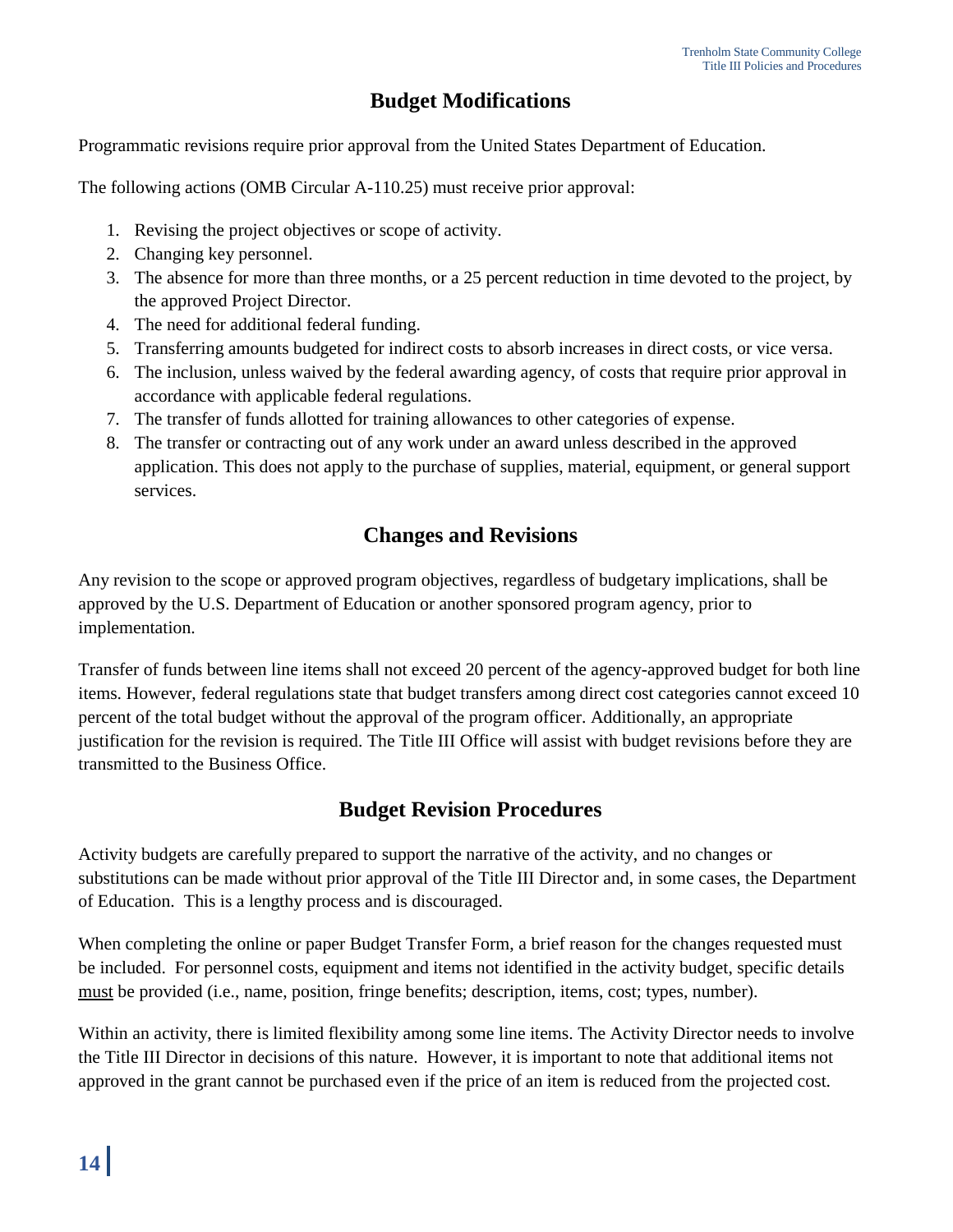Please note the following: The Title III Director cannot process requests for payment of activity expenses unless all required documentation including justification is submitted. The various forms needed in the fiscal monitoring of the Title III grant are detailed in this manual. The Activity Director must sign this report prior to its submission to the Title III Office.

### **Budget Transfers - Line Item Transfers**

In some instances, it is necessary to transfer funds from one line item to another in order within a specific year to meet activity objectives. To transfer in the same year, you will need to use the online system. To complete the online form you will log onto your Trenholm Portal and under the Employee Information Center, open the Online Requisitions menu, select the Request Budget Adjustment link to open the Budget Adjustment Center, select the budget center using the drop-down box, on the next page select the account being transfer from and the account being transfer into, enter the amount of transfer in the Transfer Amount box, in the comment box explain the reason for the transfer, (i.e. equipment, software, budget line overage), then select the next button.

Transfers from one activity to another activity should be completed using a paper Budget Transfer Form. The Budget Transfer Form devised by the College business office must be completed in its entirety and submitted to the Title III Director for approval. The form is then forwarded to the Director of Restricted Programs, then to the Dean of Finance, and then to the president (if over \$5,000) for approval. Once the signed copy of the form with all the approval signature affixed has been received by the Director of Restricted Programs, funds are released, and the monies posted to the budget center account. Requisitions should not be submitted that expend funds impacted by budget amendments until monies have been posted to the budget center account.

# **Expending Carryover Funds**

Each fiscal year, unexpended funds are carried over from one budget period to the next without approval. Unexpended funds may be used for any allowable cost that falls within the approved scope of the grant, not just for finishing activities from the previous budget period.

The Program Officer may require a written statement describing how unexpended funds will be used. New funds may be reduced under certain circumstances. Therefore, it is extremely important to expend funds allocated for each fiscal year to meet objectives within that fiscal year.

#### No-Cost Extensions

A one-time extension of the project period may be granted for up to one year with prior approval.

The Grantee must send written notification of planned extension to assigned Department of Education Program Officer no later than ten (10) days before the end of the project period. The notice should include supporting reason(s) for the extension and the revised expiration date.

An extension cannot be merely for the purpose of exhausting unexpended funds, cannot change the scope or objectives of the project, or cannot require the need for additional federal funds.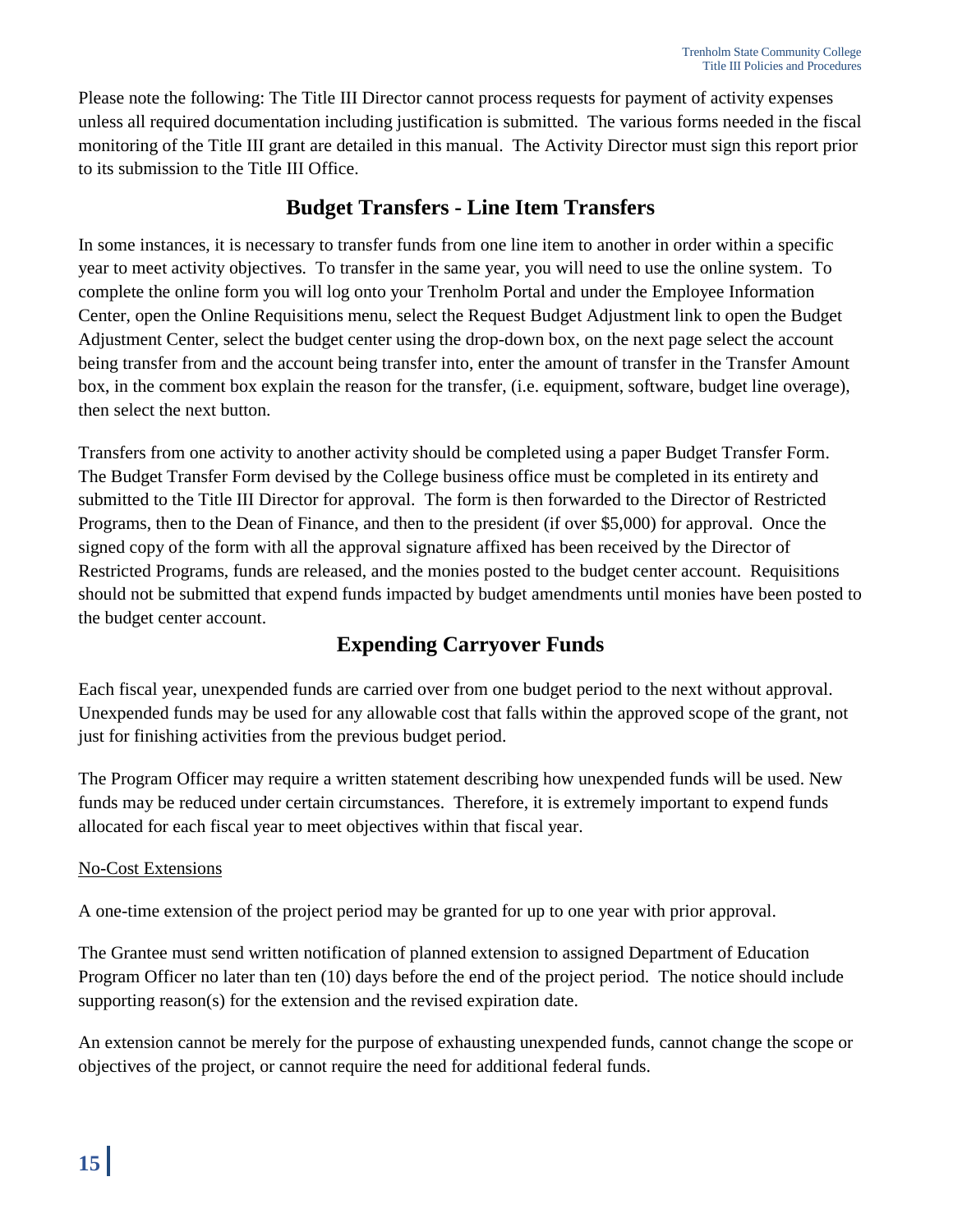# **CONSULTANT SERVICES**

Consultants may be engaged to assist in activities only as described in the activity budget and with prior approval from the Title III Director. Consultants are normally used as workshop presenters or as experts who provide advice and/or service. Information regarding the need for a consultant must be provided on the Consultant Request Form.

Activity Directors may not hire independent consultants to perform tasks included unless:

- 1. There is a need in the project for the services of that individual;
- 2. The Activity Director cannot meet the need by using an employee rather an independent consultant.

The following information represents the minimum standards for documentation in support of the use of consultants:

- 1. Evidence that the services of the consultants are needed and the need cannot be met by direct salaries provided under the grant or by employees of the college;
- 2. Evidence that the most qualified individual available was selected for the assignment, considering the nature and extent of the services to be required.

### **Consultant Forms**

The Consultant Request Form should be completed by the Activity Director desiring consultant services and submitted to the Title III Director's Office prior to entering into arrangements with a consultant. Once this form has been signed by the Title III Director, a copy is returned to the activity director for confirmation of approval. After the Consultant Request Form is approved by the Director of Title III, the Professional Service Contract may be initiated. The contract will need to be approved by the Title III Director, Director of Restricted Programs, Dean of Finance, and the president.

The Consultant Service Post-Visit Assessment Form is to be completed by the Activity Director and submitted to the Title III Director's Office within five (5) working days of the completion of consultant services. If the service provided was advice or some other service, the scope of service should be documented with a written report from the consultant indicating his/her findings and a copy attached to the Consultant Service Post-Visit Assessment Form. When a consultant is engaged to provide on-campus training (workshops, seminars, etc.) documentation of this effort in the form of a program agenda or outline, attendance sheets and evaluation of the program by participants must be attached to the Consultant Service Post-Visit Assessment Form. The completed form together with the appropriate documentation must be approved by the Title III Director, Director of Restricted Programs, Dean of Finance, and the president before payment of fees can be made to the consultant.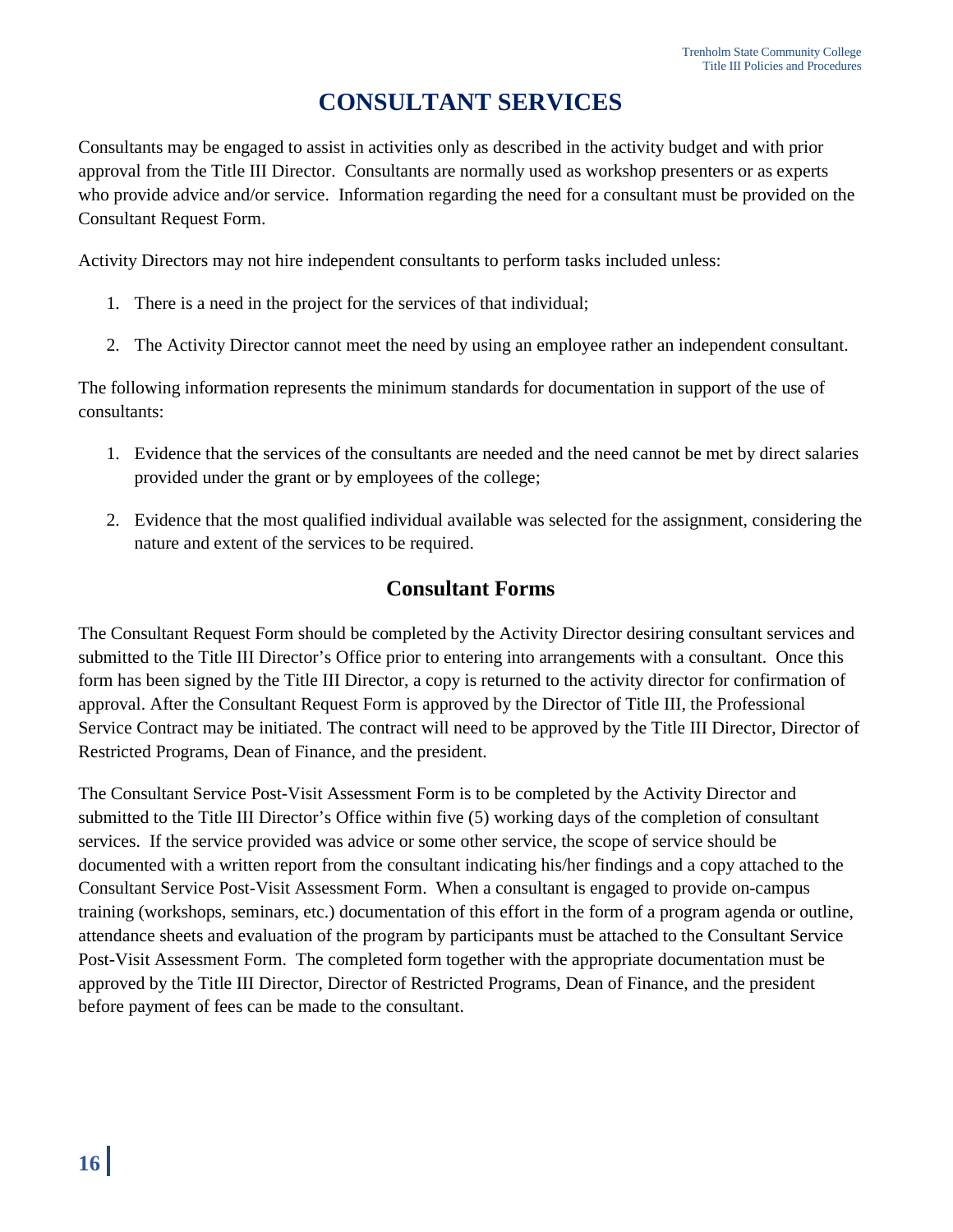# **Checklist for Consultant Services**

- A. Before the assignment starts
	- 1. Identify the problem to be solved.
	- 2. Accent suggestions from those who will be affected by the solution to the problem.
- B. Select a consultant and evaluate his credentials
	- 1. Acquire performance data and resume describing the consultant's specialty.
	- 2. Confer with references (preferably persons who have used the consultant's services) to determine whether the consultant:
		- a. prepares a range of activities that respond to the distinct need of the training audience;
		- b. helps participants resolve their problems by a careful examination of their present behavior.
	- 3. Avoid the "buddy" system prevalent in in-service education programs.
	- 4. Select a consultant who conforms to high standards.
- C. Communicate with the consultant
	- 1. Clearly, state the specific mission of the undertaking during the consultation.
	- 2. Provide a clear description of the services to be rendered.
	- 3. Request examples of the consultant's previous professional work, published manuscripts, position papers, program development activities, etc.
	- 4. Request an estimate of the length of time necessary to complete the task.
	- 5. Finalize the fee and give the method of payment.
- D. Prepare for the consultant
	- 1. Create and submit a written document to the consultant to include the following:
		- a. a clear, precise, and carefully-articulated description of the service to be rendered;
		- b. a fixed maximum fee to include both time and reimbursable expenses;
		- c. estimated completion time for the consultant;
		- d. the number and type of reports that will be required (at least one written report is required.)
	- 2. Confirm whether the consultant will be responsible for travel and other expenses.
	- 3. Select a capable staff member to act as a liaison between consultants and college personnel.
	- 4. Take care of arrangements for meetings, including place, seating arrangements, incidentals; provide office space if necessary.
- E. During the assignment
	- 1. Hold your consultant accountable for completing the task.
	- 2. Use the following checklist to determine how the consultant is performing:
		- a. Did the consultant start on schedule?
		- b. Have substitutions been made in the consulting team specified in the agreement?
		- c. Is the consultant performing the required work?
		- d. Are interviews conducted professionally?
		- e. Are data being generated that will be useful?
- F. After the consultation
	- 1. Ask what date you may expect the consultant's written report and recommendations.
	- 2. Pay your consultant as specified in the agreement.
	- 3. Evaluate the consultant's recommendations to determine what can be accepted and implemented.
- G. Implementation of the recommendations
	- 1. If needed, request help from the consultant.
	- 2. Monitor the implementation and make sure what is being done conforms to what should be done.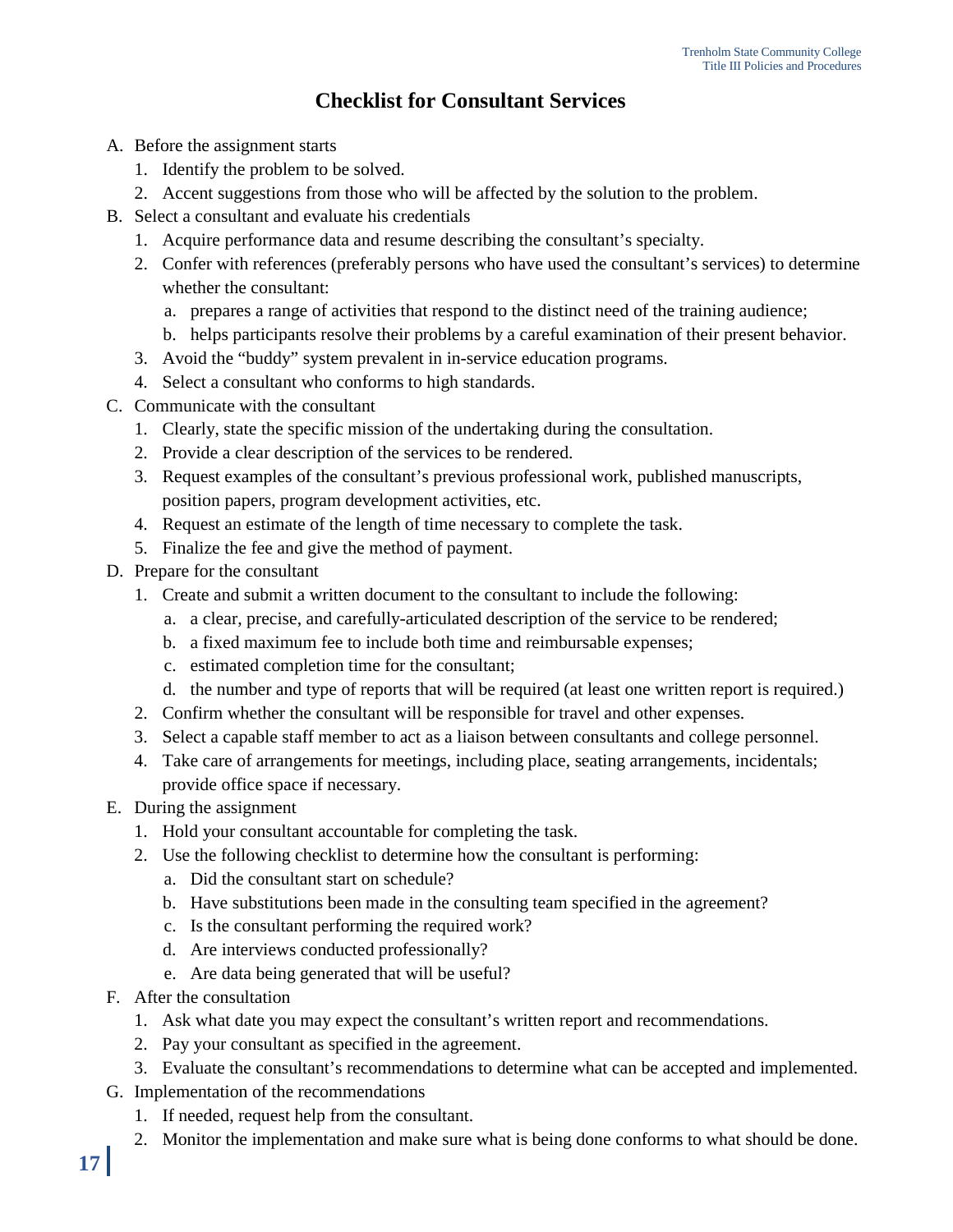H. Submit a copy of the consultant's written report to the Title III Office.

### **Consultant Fees**

Expenses for consultants can be paid by utilizing one of the following options:

- 1. Activity acquires and pays lodging and fares, then requests a check to cover the consultant's fee;
- 2. Consultant acquires and pays all travel expenses, and an adjustment is made to his fee to include said expenses.

#### **Consultant Fees**

Expenses for consultants can be paid by utilizing one of the following options:

- 1. Activity acquires and pays lodging and fares, then requests a check to cover the consultant's fee;
- 2. Consultant acquires and pays all travel expenses, and an adjustment is made to his fee to include said expenses.

### **Workshop Evaluation**

Title III Program participants should evaluate the effectiveness of workshops sponsored through the grant. Each workshop participant should complete an evaluation form. A summary of the evaluation should be sent to the Title III Program Director. An evaluation form is located in the Title III section of the Intranet. Activity directors may, however, revise evaluations forms that relate more directly or address the objectives to be achieved by the workshop.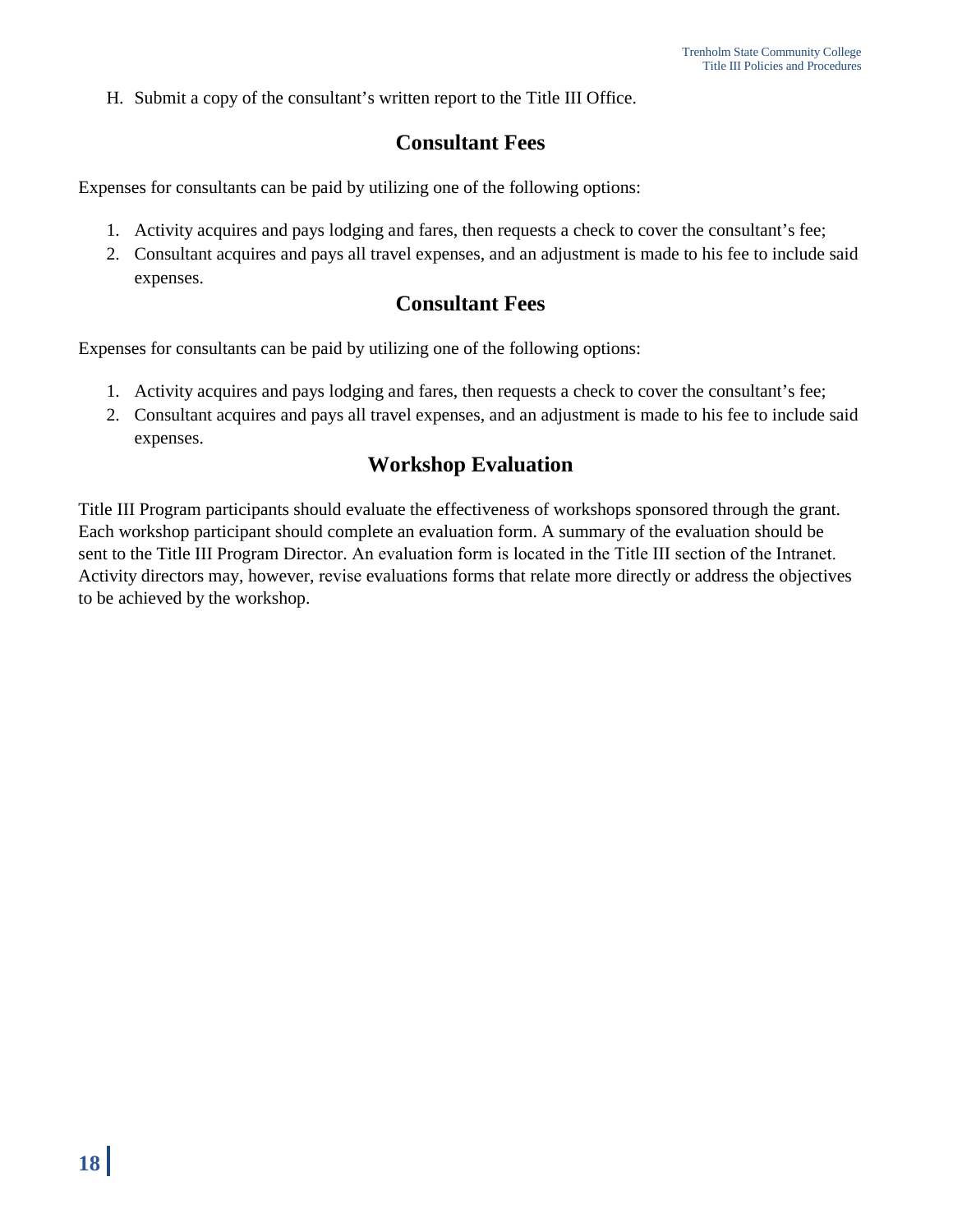# **TRAVEL**

The Title III Grant regulations require specific documentation of all travel funded by the grant. Approved travel is identified in the original grant application. Any request for changes in the approved budgets must be submitted to the Title III Director and authorized before the change is implemented.

Air travel will be by coach class or the lowest fare available. Prior approval from the Title III Director is required for car rental or personal vehicle usage. Reimbursement will not be made for private automobile use when the approved mode is commercial or for commercial travel when the approved mode is private automobile use with one exception below. Reimbursement for travel on an authorized out-of-state trip of 200 miles or more for one employee by private automobile will be the lesser of the prevailing plane fare rate, tourist class, or the usual rate per mile, or the lesser of the two. If an employee desires to use his private automobile on such out-of-state trips and claims tourist class plane fare, he must take annual leave for travel time to and from his destination beyond that time which is required for commercial air travel.

There will be no reimbursement for baggage, taxi, etc. when travel by plane is used instead of private automobile and private automobile use is the *least* expensive mode of travel.

#### **In-State Travel**

The per diem rate for travel requiring an overnight stay is currently \$85 per day. For travel requiring stays of two or more nights, the traveler will be paid \$100 per day. For travel which does not require an overnight stay, the traveler shall be paid a meal allowance of \$12.75 for a trip from 6 to 12 hours' duration. For travel in excess of twelve hours' duration, the traveler shall be paid \$34.00.

#### **Out-of-State Travel**

[Meals and incidental expenses will be prorated to 75% of that locations amount for "travel days."](http://intranet.trenholmstate.edu/TSTC%20INTRANET%202.0/PUBLICATIONS%20PAGE/INFORMATIONAL/Business_Office/OVERVIEW%20OF%20UPDATED%20TRAVEL%20POLICY.pdf)

[The purpose of the trip must be indicated and be related to the goal](http://intranet.trenholmstate.edu/TSTC%20INTRANET%202.0/PUBLICATIONS%20PAGE/INFORMATIONAL/Business_Office/OVERVIEW%20OF%20UPDATED%20TRAVEL%20POLICY.pdf)s and objectives of the activity as stated in the grant application or activity modifications.

For complete details regarding the college's Travel Policy, please visit the Intranet.

# **Travel Eligibility**

Faculty and staff members are eligible to apply for Title III travel funds. Faculty and staff must not be on temporary status. Except under special circumstances, administrators are not eligible for travel using Title III funds. Administrators are defined as presidents and deans.

The following documents are required when submitting travel requests through the Title III grant:

- 1. Professional Development Request Form,
- 2. Prior Approval of Travel Form with attached conference flyer or brochure,
- 3. Employee Leave Request, airfare, mileage, hotel reservation and registration
- 4. Justification letter from an immediate supervisor.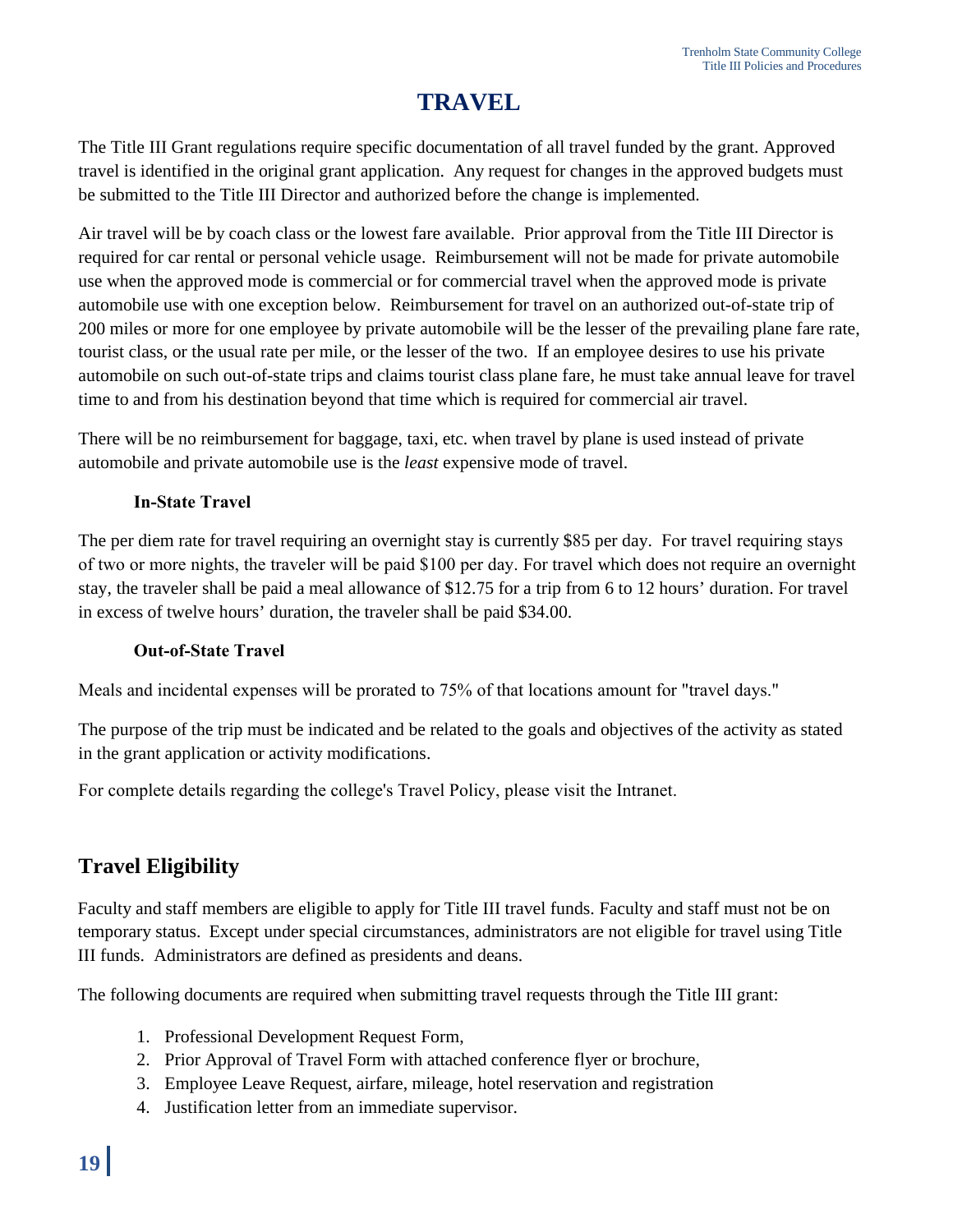The following documents must be submitted for travel reimbursement:

- 1. Completed State of Alabama Statement of Official Travel Form with approval signatures affixed;
- 2. Original copies of all receipts;
- 3. Completed Prior Approval of Travel Form with all approval signatures affixed;
- 4. For employees traveling in private automobiles, current map mileage must be used where mileage is claimed from a physical address to physical address. The mileage may be obtained from several sources including, www.maps.yahoo.com, www.mapblast.com, www.randmcnally.com, etc. The printout of the current map mileage must be attached to the expense form;
- 5. Title III Professional Development Report Form.

### **Professional Development Report Form**

All persons whose travel expenses are paid from Title III funds are required to submit the Title III Professional Development Report Form upon completion of travel. This form should be submitted with travel reimbursement documents.

### **Travel Forms**

Current information on faculty/staff development requirements through the Title III Program is posted on the College's Intranet. Title III Faculty/Staff Development Guidelines for travel are posted and include the following documents:

- 1. A request for travel under the Title III Program;
- 2. Travel guidelines;
- 3. Required documents for submitting a request; and
- 4. Required documents for reimbursement.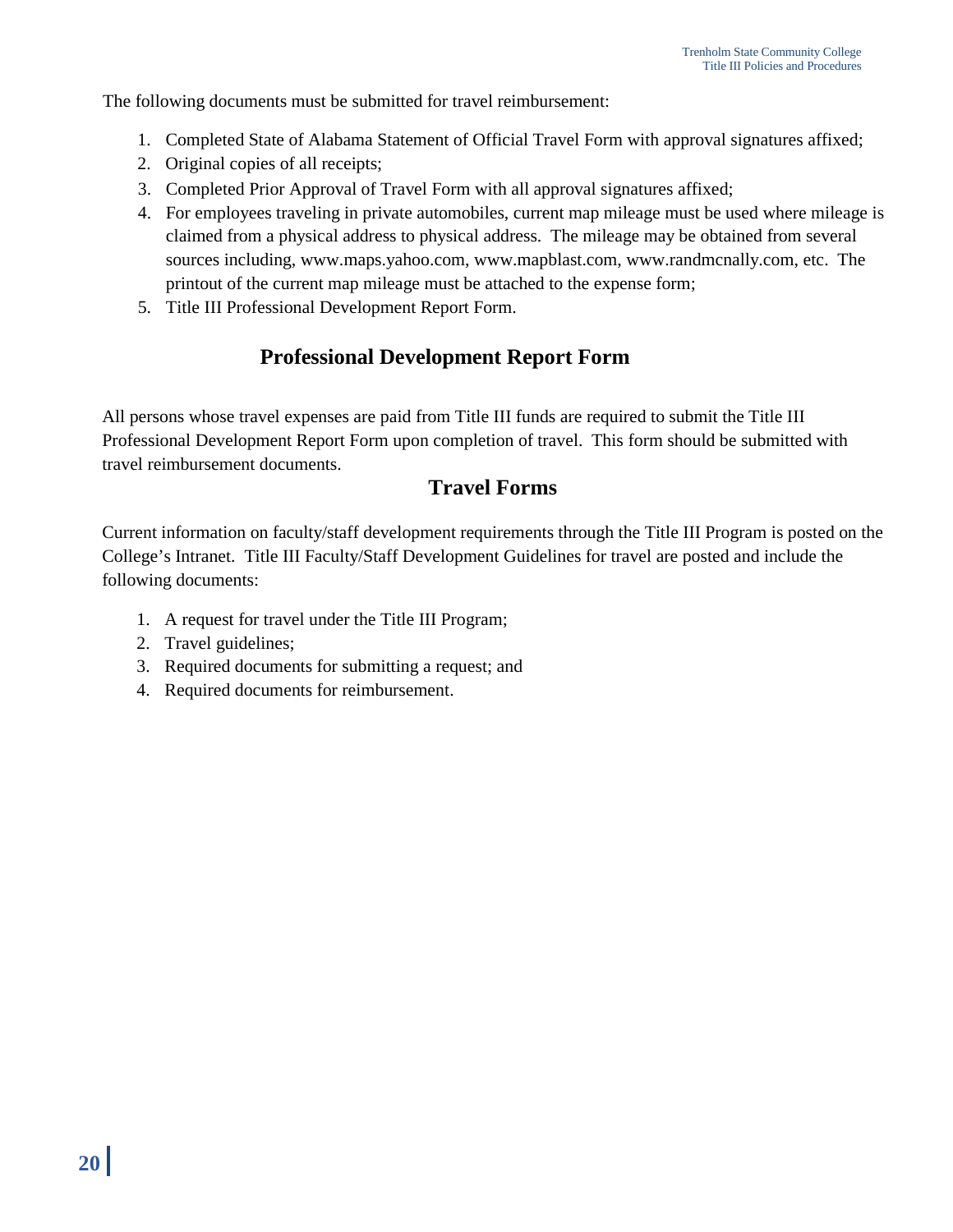# **PROGRAM EVALUATIONS**

Internal evaluations are required by the U.S. Department of Education. Trenholm State Community College also conducts external evaluations for its Title III grant. The Education Department General Administrative Regulations state that "recipients shall monitor the performance of grant and sub-grant supported activities. They shall review each program, function, or activity to assure that adequate progress is being made towards achieving the goals of the grant or sub-grant." An internal evaluation will be carried out through monitoring reports, annual performance reports, Title III meetings, quarterly budget reviews and site visits. An external evaluation must be completed at least annually. External evaluators will determine progress in achieving the objectives in the approved application; the effectiveness of the project in meeting the purposes of the program, and the effect of projects on the persons being served by the projects.

# **External Evaluation**

An independent external evaluator, at the discretion of the college president, will evaluate the Title III grant as well as the individual Title III activities. The evaluator will conduct both a formative and summative evaluation. Evaluators will look at all aspects of grant activities including a comparison of actual accomplishments to the goals established for the period, documentation of activity progress in meeting measurable objectives, allowability of project expenditures, and the effect of the project in strengthening the overall operation of the college.

### **Internal Evaluations**

#### Quarterly Progress Reports

In order to provide systematic documentation of the achievement of objectives for each of the grant activities, each activity director will complete a report of progress in achieving grant objectives for each quarter. The reports are to be placed on the forms provided by the Title III office. They will be due according to the schedule included in the Internal Reporting Requirements section.

#### Internal Site Reviews

In an effort to keep Activity Directors on target with proposed objectives, timelines, and budgets, the Title III office will conduct visits to discuss activity progress. These visits will be conducted on-site and will focus on the budget tracking system, expenditure recording, the status of unexpended funds, evidence of completion, and adequateness of documentation.

Internal site reviews for all activities will be held a minimum of twice yearly.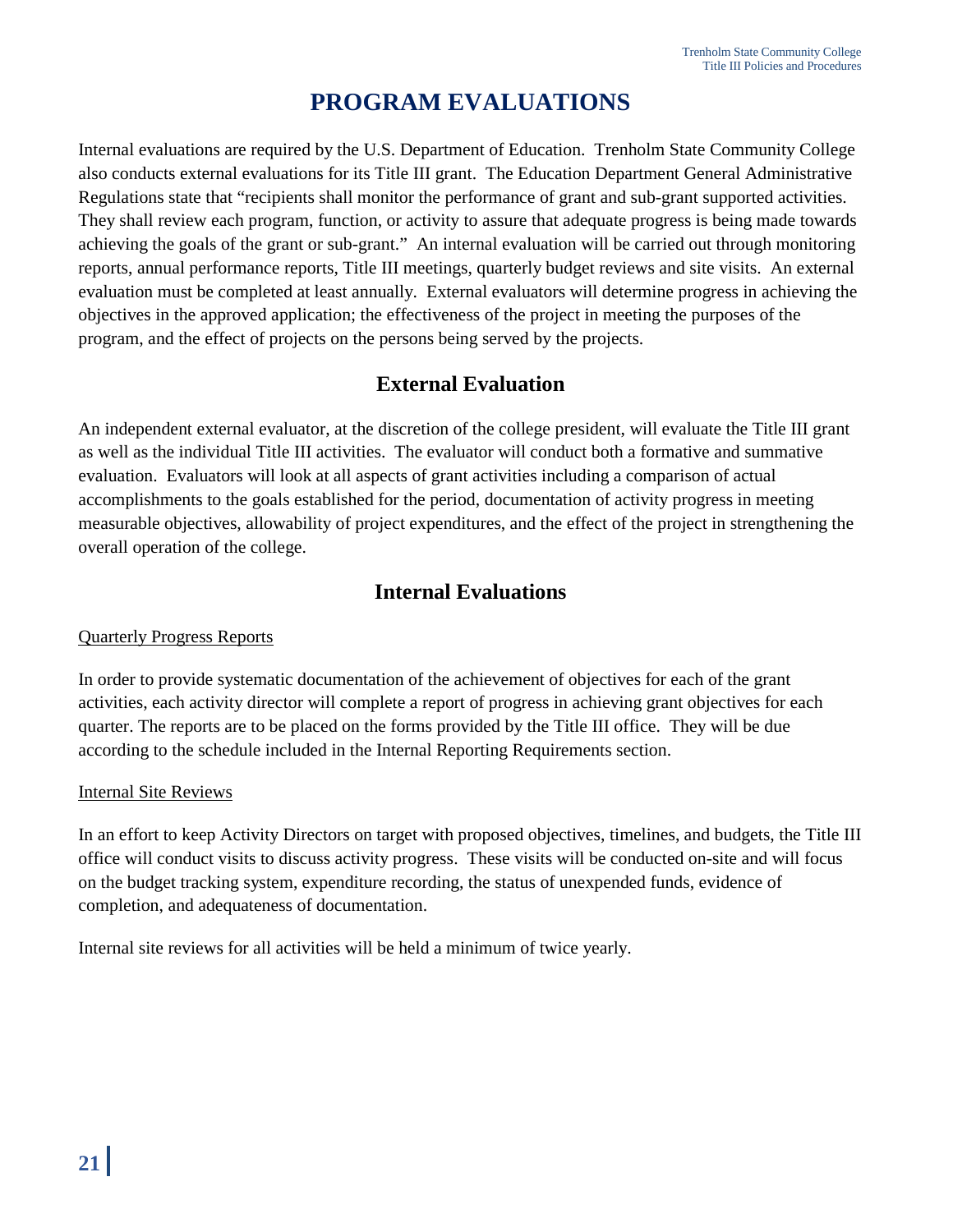# **DEPARTMENT OF EDUCATION EXTERNAL REPORTING REQUIREMENTS**

# **Phase I Report**

The Phase I Report is compiled of data obtained from the Office of Records and Registration, and the Office of Financial Aid is utilized to complete this report. The report requires the number of graduates, Pell Grant recipients, and specific graduate school attendees for a specific twelve-month time period. (See How *Title III Funds are Allocated* on page 4).

Steps to Complete the Report:

- Request Pell Grant recipients' data from the Director of Financial Aid and graduate data from the Director of Admissions and Records for the reporting period beginning July 1 through June 30.
- Following directions provided by the USDE, enter the data on the forms along with the reporting data for the previous four reporting periods.
- Submit the report to the Title III Program Officer or designee.

# **Phase II Budget Report**

The U.S. Department of Education requires that under a multi-year grant each activity budget must be submitted and approved prior to expending funds for the new fiscal year. The fiscal year runs from October 1 to September 30. The Title III Director will be notified via the USDE of the amount awarded each year, and an annual budget report will then be generated. The annual budget report for Title III includes the following: (1) a narrative detailing any pertinent budgetary changes for each activity; (2) a detailed narrative reflecting any changes to activity objectives and an updated Activity Objective/Anticipated Results Form to include timelines; and (3) an Individual Activity Budget Form and accompanying Individual Activity Budget Narrative Form. Activity Directors will be notified of the due date of the report. The Title III Director is responsible for the submittal of this report to the USDE for approval. The College is notified by the grants officer once the budget has been approved. A copy of each project's budget is transmitted from the Director's Office to the Business Office, Director of Restricted Funds, and each activity director after formal notification of grant approval has been received.

#### Steps to Complete the Report:

- The Grant Award Notification (which details the amount awarded for the upcoming year) is received prior to completing the report;
- All budgeted items are to be reflected in the format provided by the Department of Education, including major items such as personnel, fringe benefits, travel, equipment, contractual services, and others that allow the activity to function as efficiently as intended. An Individual Activity Budget Form and accompanying Individual Activity Budget Narrative Form are required for each activity and are submitted by the Activity Director.
- If objective changes to the approved proposal are required, the Activity Director should submit a detailed narrative reflecting any changes and an updated Activity Objective/Anticipated Results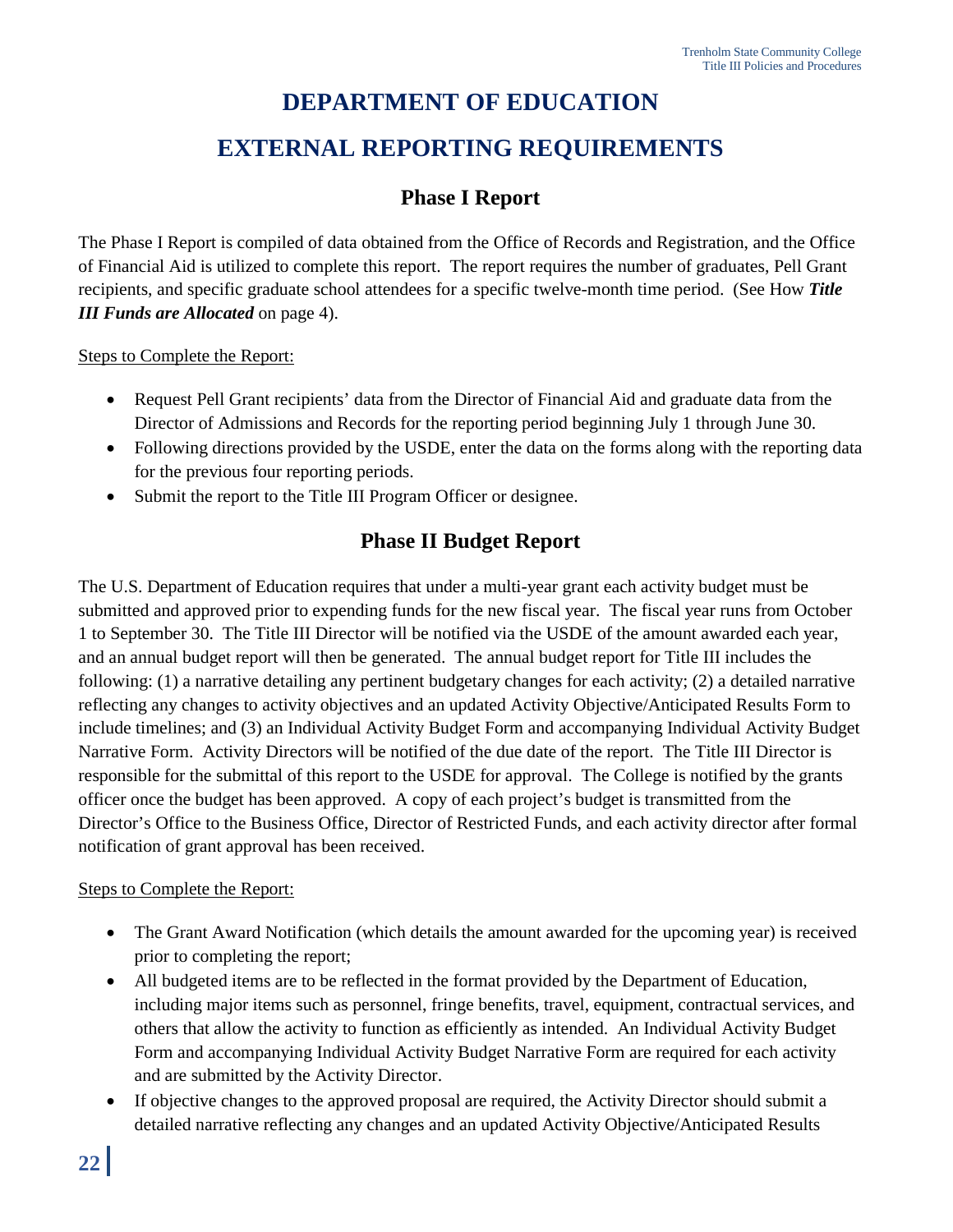Form to include timelines.

- A spreadsheet detailing personnel costs for each activity is generated by the Director of Federal Programs, and the Director's Office is responsible for entering the amounts related to each activity's budget.
- The budget and required forms are submitted according to the directions provided by the USDE.

### **Annual Performance Report**

The U. S. Department of Education requires a detailed Grant Performance Report for each new fiscal year under a multi-year grant. Recipients of the Title III Grants must submit an Annual Performance Report that demonstrates that substantial progress has been made toward meeting the objectives of the project. Beginning in FY 2002, this report has been completed and generated to the U. S. Department of Education in electronic format.

Activity Directors are required to submit an Annual Performance Report for their activity. This report, due to the Title III Director's Office by November 30 of each year, must provide the necessary information and data to compile the responses required by the U. S. Department of Education for the Annual Performance Report.

#### Steps to Complete the Report:

- The Director's Office emails a document template containing the required reporting information to each activity director by October 15 of each year. The template contains the activity objectives and reporting status, process measures and focus area outcomes for each activity as required by the U.S. Department of Education's reporting system. Financial data for the reporting cycle is provided by the Director of Restricted Programs.
- The Director's Office compiles the activity reports and enters them into the USDE's website. The website is only active and will accept data on dates specified each year by the U.S. Department of Education.

### **Final Report**

Final Performance Reports are due 90 days after the expiration of the grant's project period. If a no-cost time extension from the USDE was received for a grant, the Final Performance Report is due 90 days after the revised project period end date. Program officers may also request an Annual Performance Report that covers the original final budget period from grantees that receive no-cost time extensions.

#### Steps to Complete the Report:

- A two-to-three-page Executive Summary is required for Final Performance Reports and is completed by the project director. Highlights of the project's goals, the extent to which the expected outcomes and performance measures were achieved, the population served and the contributions the project has made to research, knowledge, practice, and/or policy are included in this section of the report.
- Actual budget expenditures for the entire previous budget period, the entire final budget period and the entire project period are required for the report and are provided by the Director of Federal Programs.
- Quantitative and/or qualitative data for each associated performance measure and a description of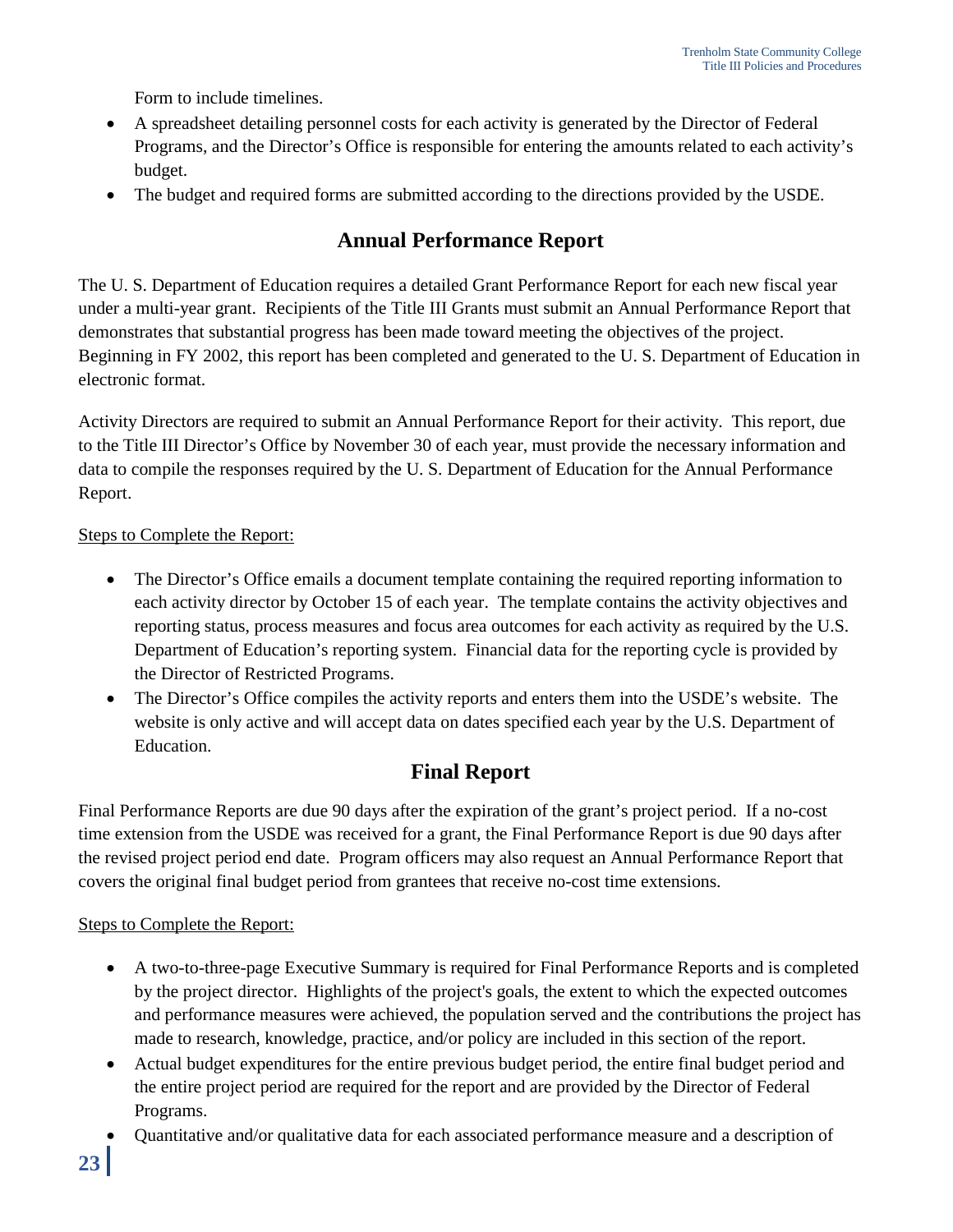preliminary findings or outcomes that demonstrate that performance measures have been met must be included in the report. An explanation of how data on performance measures demonstrate that objectives have been met is also included. Complete data on performance measures for the final budget period must be submitted with the Final Performance Report. Activity Directors are responsible for submitting performance data and objective progress for their activity.

The Director's Office compiles the activity reports and submits the responses on the forms provided by the USDE.

# **Equipment Inventory Reporting**

General grant regulations for Title III require that all equipment be properly accounted for by the Title III Director. The College will maintain the official equipment inventory system, and the grant program will assist this function by maintaining an updated Equipment Inventory Form for all Title III equipment purchases identified with an inventory identification tag, which is present when the item is received at the activity location. This report must be signed by the Activity Director prior to submitting it to the Title III Office.

In addition to the equipment inventory tag, grant regulations require that equipment purchased with federal funds must clearly be marked to identify that is was purchased with federal funds. Labels which identify "Purchased with U.S. Department of Education Funds: Title III" are to be prominently displayed on all Title III equipment purchases.

An inventory of all Title III equipment must be conducted on a quarterly basis, and changes in location, use, and condition, as well as disposition, must be updated. No tagged equipment can be moved and/or discarded without the notification and approval of the Title III Office.

# **Federal Equipment Regulations**

The most recent OMB Circular A-110 defines guidelines for financial management of federal grants to Institutions of higher education. Among the listed items, you will find the uniform administrative requirements for equipment.

Equipment means tangible non-expendable personal including exempt property charged directly to the award having a useful life of more than one year and an acquisition cost of \$5,000 or more per unit. However, consistent with recipient policy, lower limits may be established.

This updated information should be applied uniformly to all the college's internal administrative, financial systems that manage federal grants.

# **Equipment Transfers**

It is extremely important to follow procedures regarding equipment transfers. State auditors and risk management require that accurate inventory records be maintained. In addition, if proper transfer procedures are not followed, responsibility rests on the last custodian or user on record. The Title III Director must approve all equipment transfers.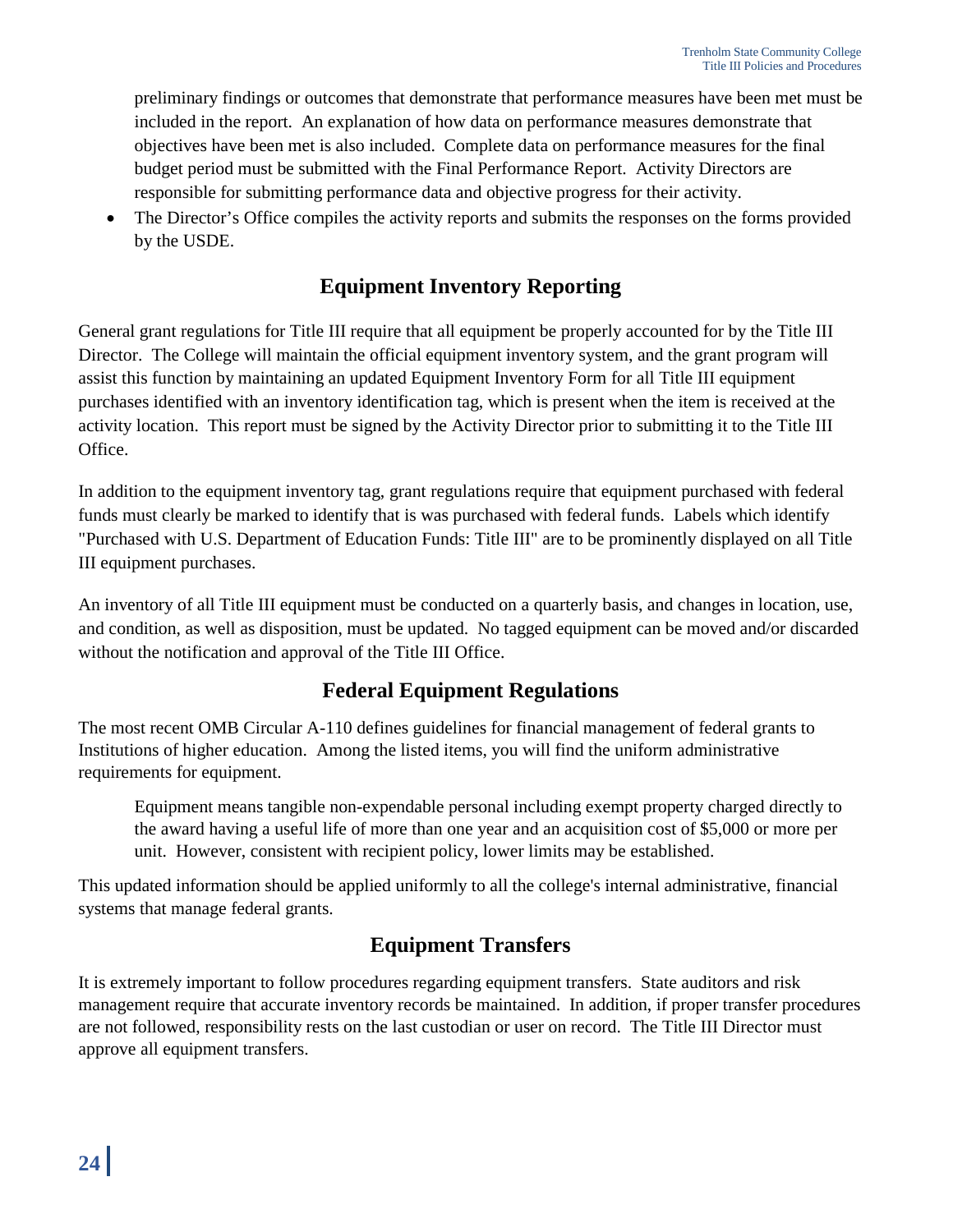# **Equipment Inventory Disposal**

All equipment purchased with Title III funds remains vested in the Federal Government. No reallocation or disposal of any real property can take place without the written approval from the Title Ill Director.

### **Loss, theft, fire**

Any equipment missing, stolen, or lost must be reported to the proper law enforcement agency. A copy of this report must be forwarded to the Title III Office.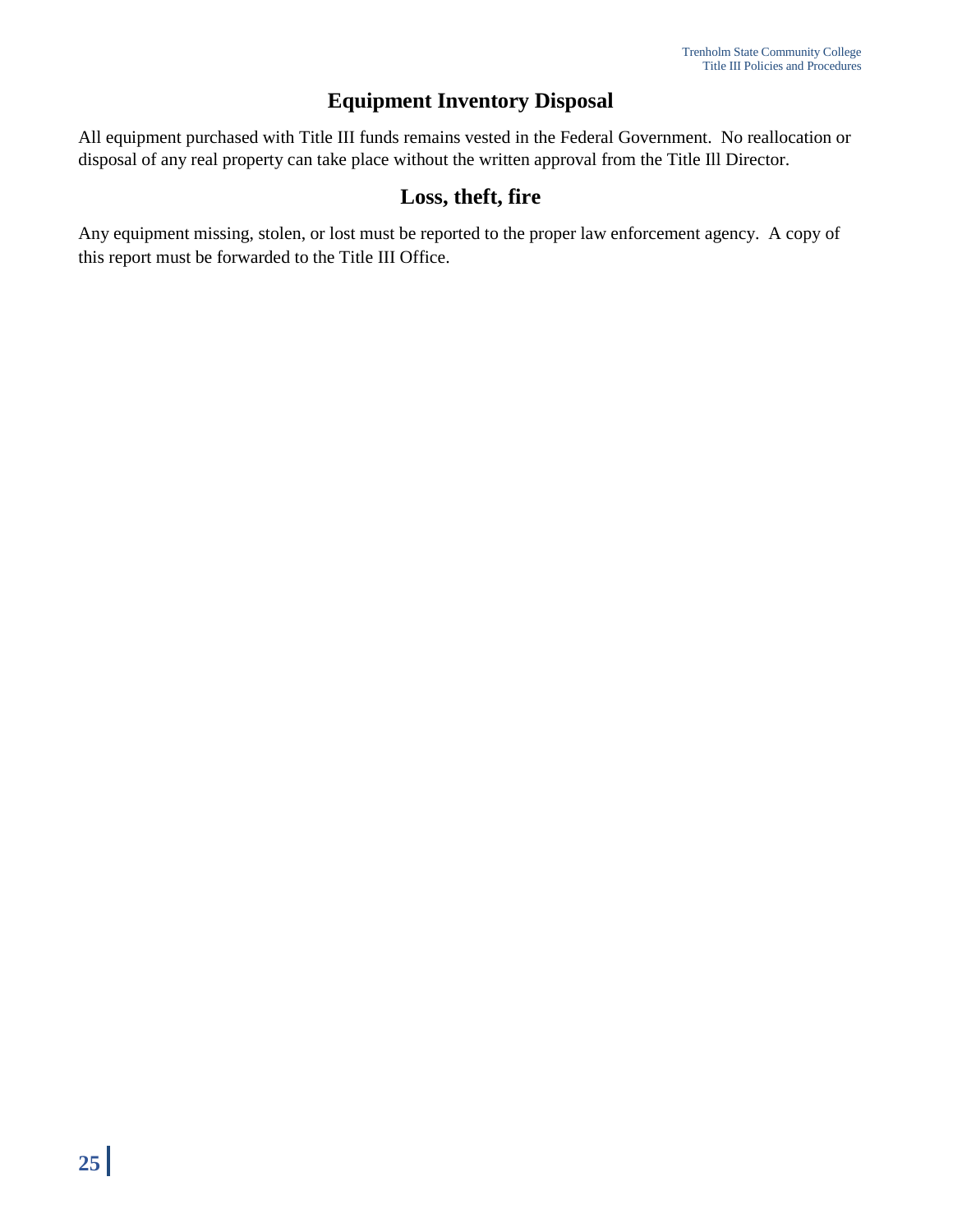# **STATE BID LAWS**

#### **CHAPTER 16**

#### **Article 2**

#### **Competitive Bidding on Public Contracts Generally**

- 41-16-20. When required.
- 41-16-21. Exemptions from requirement Void contracts.
- 41-16-21.1. Joint purchasing agreements.
- 41-16-21.2. Exemption of departments and agencies whose principal business is honorariums.
- 41-16-22. Exemption of purchases from the United States.
- 41-16-23. Emergency exemptions.
- 41-16-24. Advertisement for bids Opening of bids Splitting of contracts.
- 41-16-25. Price-fixing agreements or collusion.
- 41-16-26. Advance disclosure of terms of the bid.
- 41-16-27. Award of contract Record of bids Preference to Alabama commodities, firms, etc.
- 41-16-28. Bond for faithful performance.
- 41-16-29. Assignment of contracts.
- 41-16-30. Criminal offenses.
- 41-16-31. Injunctions.
- 41-16-32. Cumulative nature of provisions Conflict of laws.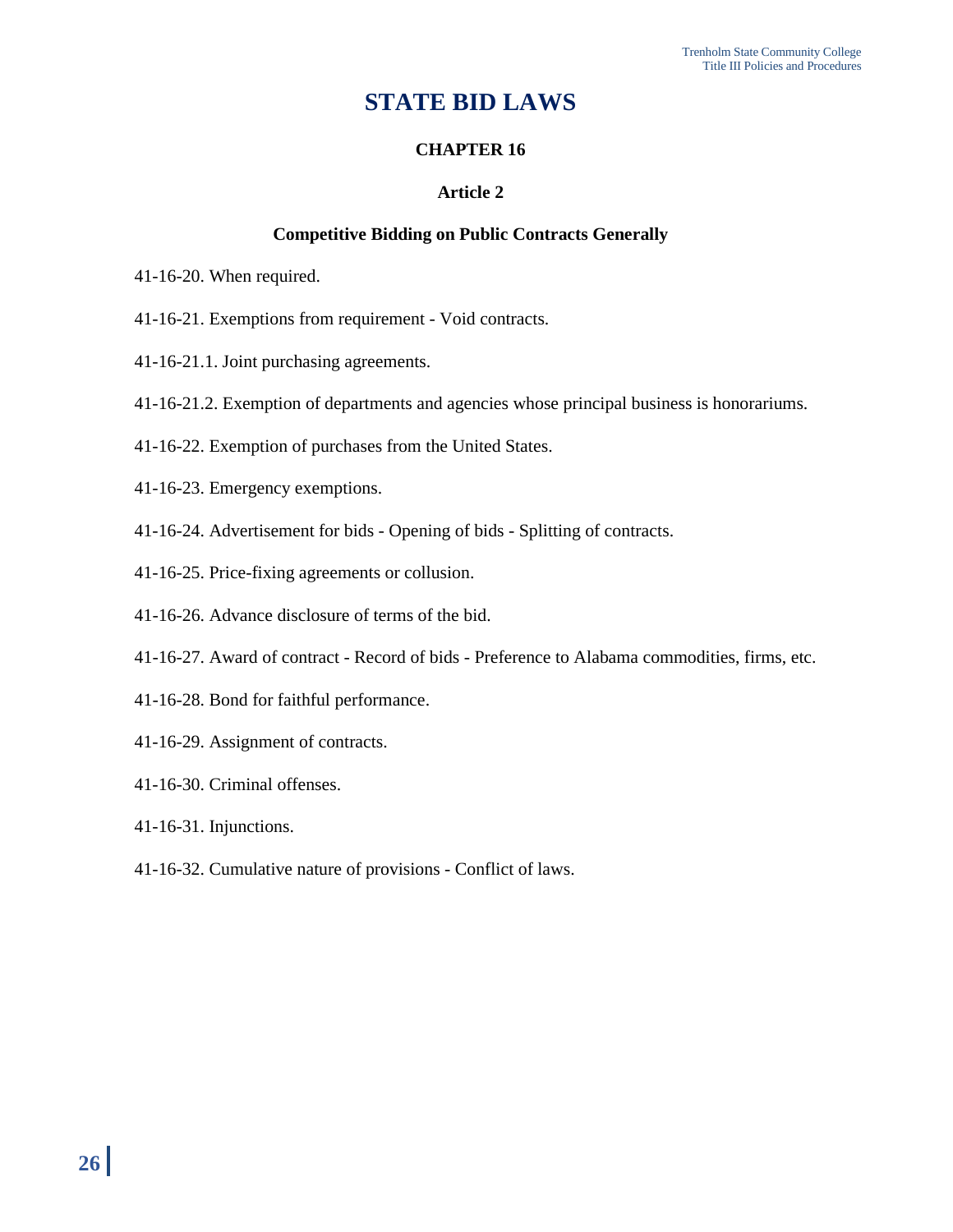#### **ARTICLE 2**

#### **COMPETITIVE BIDDING ON PUBLIC CONTRACTS GENERALLY.**

#### **§ 41-16-20. When required.**

All contracts of whatever nature for labor, services, work, or for the purchase or lease of materials, equipment, supplies, or other personal property, involving fifteen thousand dollars (\$15,000) or more, made by or on behalf of any state department, board, bureau, commission, committee, institution, corporation, authority, or office shall, except as otherwise provided in this article, be let by free and open competitive bidding, on sealed bids, to the lowest responsible bidder.

#### **§ 41-16-21. Exemptions from requirement - Void contracts.**

(a) Competitive bids shall not be required for utility services where no competition exists or where rates are fixed by law or ordinance, and the competitive bidding requirements of this article shall not apply to: the purchase of insurance by the state; contracts for the securing of services of attorneys, physicians, architects, teachers, superintendents of construction, artists, appraisers, engineers or other individuals possessing a high degree of professional skill where the personality of the individual plays a decisive part; contracts of employment in the regular civil service of the state; tourist advertising by the State Bureau of Tourism and Travel authorized under Section 41-7-4 or advertising of the state parks by the Department of Conservation and Natural Resources; purchases of alcoholic beverages only by the Alcoholic Beverage Control Board; purchases for any hospital or campus medical facility which has a total licensed bed capacity of no less than 800 beds on May 29, 1985, operated by any state department, except the Department of Mental Health and Mental Retardation, board, bureau, commission, committee, institution, upon approval of the governing board of the institution, corporation, authority or office; purchases by the Department of Transportation of local materials from any property owners in the vicinity of a project on which the local materials shall be used or purchases and contracts for repair of equipment used in the construction and maintenance of highways by the Department of Transportation; purchases of products made or manufactured by the blind or visually handicapped under the direction or supervision of the Alabama Institute for Deaf and Blind in accordance with Sections 21-2-1 through 21-2-4; purchases of maps or photographs purchased from any federal agency; purchases of manuscripts, maps, books, pamphlets, or periodicals purchased for the use of any state library or any other library in the state supported in whole or in part by state funds; contractual services and purchases of commodities for which there is only one vendor or supplier; contractual services and purchases of personal property, which by their very nature are impossible of award by competitive bidding; barter transactions by the Department of Corrections; and purchases, contracts, or repairs by the State Docks Department when it is deemed by the Director of State Docks and the Secretary-Treasurer of the State Docks Department that the purchases, contracts, or repairs are impractical of award by competitive bidding due to the exigencies of time or interference with the flow of commerce. The Director of State Docks and the Secretary-Treasurer of the State Docks Department shall place a sworn statement in writing in the permanent file or records setting out the emergency or exigency relied upon and the necessity for negotiation instead of proceeding by competitive bidding in that particular instance, and the sworn statement shall be open to public inspection. A copy of the sworn statement shall be furnished forthwith to the chief examiner of public accounts.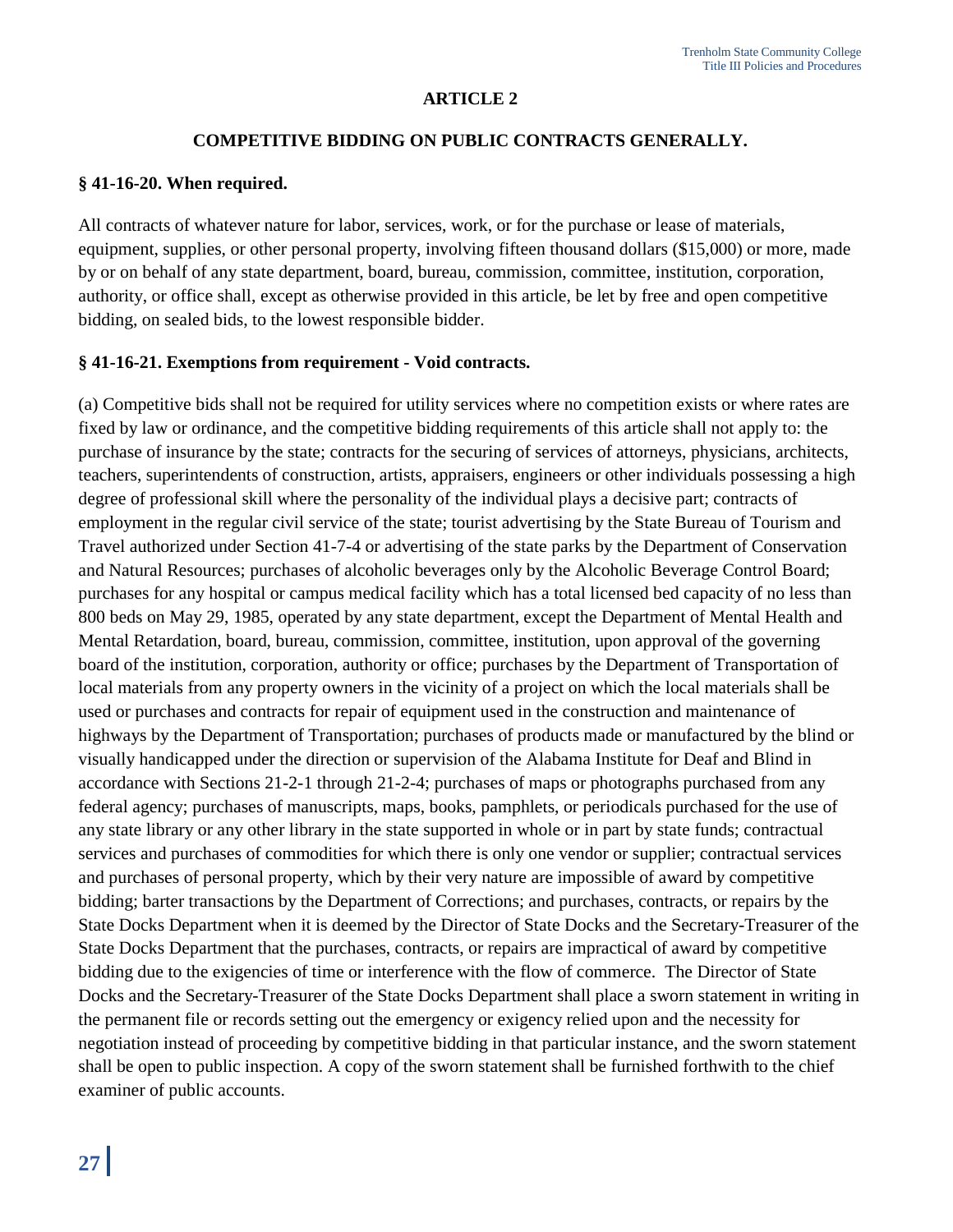(b) All educational and eleemosynary institutions governed by a board of trustees or other similar governing body and the State Docks Department shall be exempt from this article which relate to the powers, duties, authority, restrictions, and limitations conferred or imposed upon the Department of Finance, Division of Purchases and Stores. The educational and eleemosynary institutions, the State Docks Department, and the other state agencies exempted from this article shall let by free and open competitive bidding on sealed bids to the lowest responsible bidder all contracts of whatever nature for labor, services or work or for the purchase or lease of materials, equipment, supplies, or other personal property involving fifteen thousand dollars (\$15,000) or more. The institutions, departments, and agencies shall establish and maintain purchasing facilities as may be necessary to carry out the intent and purpose of this article by complying with the requirements for competitive bidding in the operation and management of each institution, department, or agency.

(c) Contracts entered into in violation of this article shall be void.

(d) Nothing in this section shall be construed as repealing Sections 9-2-106 and 9-2-107.

#### **§ 41-16-21.1. Joint purchasing agreements.**

The governing authorities of two or more agencies within the same county or adjoining counties, whose contracts are required under this article to be let by competitive bidding, may provide by joint agreement for the purchase of labor, services or work or for the purchase or lease of materials, equipment, supplies or other personal property for use by their respective agencies. Such agreement shall be entered into by similar executive orders or resolutions issued or adopted by each of the participating governing authorities which shall set forth the categories of labor, services or work or the materials, equipment, supplies or other personal property to be purchased or leased, the manner of advertising for bids and of awarding of contracts, the method of payment by each participating contracting agency, and other matters deemed necessary to carry out the purposes of the agreement. Each contracting agency's share of expenditures for purchases under any such agreement shall be appropriated and paid in the manner set forth in the agreement and in the same manner as for other expenses of the contracting agency. The contracting agencies entering into a joint agreement, as permitted by this section, may designate a joint purchasing agent and such agent shall have the responsibility to comply with the provisions of this article. Purchases, contracts or agreements made pursuant to a joint purchasing agreement shall be subject to all of the terms and conditions of this article.

#### **§ 41-16-21.2. Exemption of departments and agencies whose principal business is honorariums.**

All laws to the contrary notwithstanding, any state department or agency whose principal business is honorariums is hereby exempted from the provisions of the state competitive bid laws on purchases and contracts for services made by such department or agency.

#### **§ 41-16-22. Exemption of purchases from the United States.**

The state may without advertisement or receiving competitive bids purchase materials, equipment, supplies or other personal property from the United States government or any agency, division or instrumentality thereof when such purchase is deemed by the state purchasing agent to be in the best interest of the state of Alabama.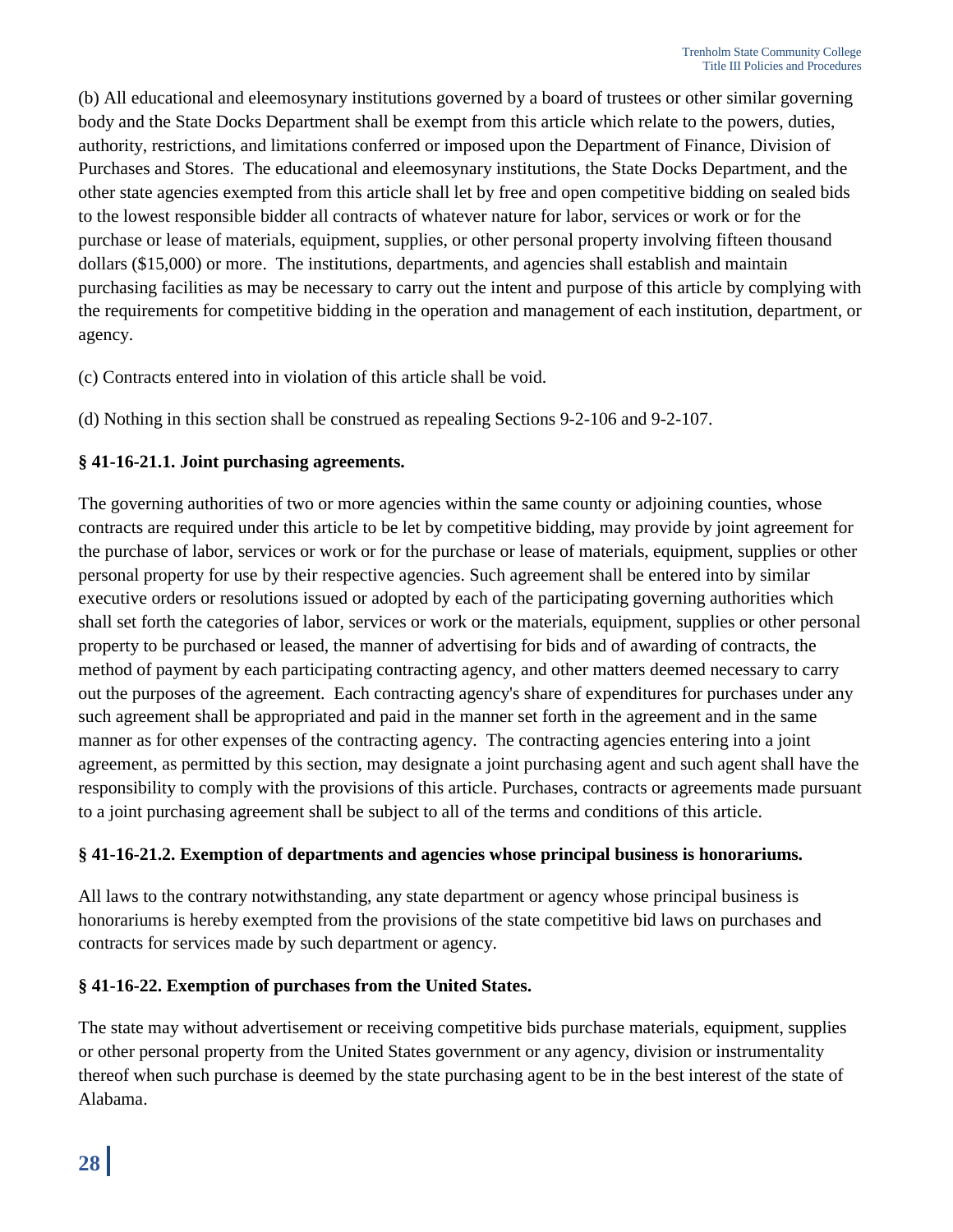#### **§ 41-16-23. Emergency exemptions.**

In case of emergency affecting public health, safety or convenience, so declared in writing by the head of the institution or state agency involved, setting forth the nature of the danger to public health, safety or convenience involved in delay, contracts may be let to the extent necessary to meet the emergency without public advertisement. Such action and the reasons, therefore, shall immediately be made public by the awarding authority.

#### **§ 41-16-24. Advertisement for bids - Opening of bids - Splitting of contracts.**

(a) The purchasing agent shall advertise for sealed bids on all purchases in excess of fifteen thousand dollars (\$15,000) by posting notice thereof on a bulletin board maintained outside the office door or by publication of notice thereof, one time, in a newspaper published in Montgomery County, Alabama, or in any other manner, for such lengths of time as the purchasing agent may determine. The purchasing agent shall also solicit sealed bids by sending notice by mail to all Alabama persons, firms, or corporations who have filed a request in writing that they be listed for solicitation on bids for the particular items set forth in the request and the other persons, firms, or corporations the purchasing agent deems necessary to insure competition. If any person, firm, or corporation whose name is listed fails to respond to any solicitation for bids after the receipt of three solicitations, the listing may be canceled by the purchasing agent.

(b) All bids shall be sealed when received, shall be opened in public at the hour stated in the notice, and all original bids together with all documents pertaining to the award of the contract shall be retained and made a part of the permanent file or records and shall be open to public inspection.

(c) If the purchase or contract will involve an amount of fifteen thousand dollars (\$15,000) or less, the purchasing agent may make the purchases or contracts either upon the basis of sealed bids or in the open market.

(d) No purchase or contract involving an amount in excess of fifteen thousand dollars (\$15,000) shall be divided into parts involving amounts of fifteen thousand dollars (\$15,000) or less for the purpose of avoiding the requirements of this article. All such partial contracts involving fifteen thousand dollars (\$15,000) or less shall be void.

#### **§ 41-16-25. Price-fixing agreements or collusion.**

Any agreement or collusion among bidders or prospective bidders in restraint of freedom of competition by agreement to bid at a fixed price or to refrain from bidding or otherwise shall render the bids of such bidders void. Each bidder shall accompany his bid with a sworn statement that he has not been a party to such an agreement.

#### **§ 41-16-26. Advance disclosure of terms of the bid.**

Any disclosure in advance of the terms of a bid submitted in response to an advertisement for bids shall render the proceedings void and require advertisement and award anew.

#### **§ 41-16-27. Award of contract - Record of bids - Preference to Alabama commodities, firms, etc.**

(a) When purchases are required to be made through competitive bidding, award shall, except as provided in subsection (e), be made to the lowest responsible bidder taking into consideration the qualities of the commodities proposed to be supplied, their conformity with specifications, the purposes for which required, the terms of delivery, transportation charges and the dates of delivery provided, that the awarding authority may at any time within five days after the bids are opened negotiate and award the contract to anyone, provided he secures a price at least five percent under the low acceptable bid. The award of such a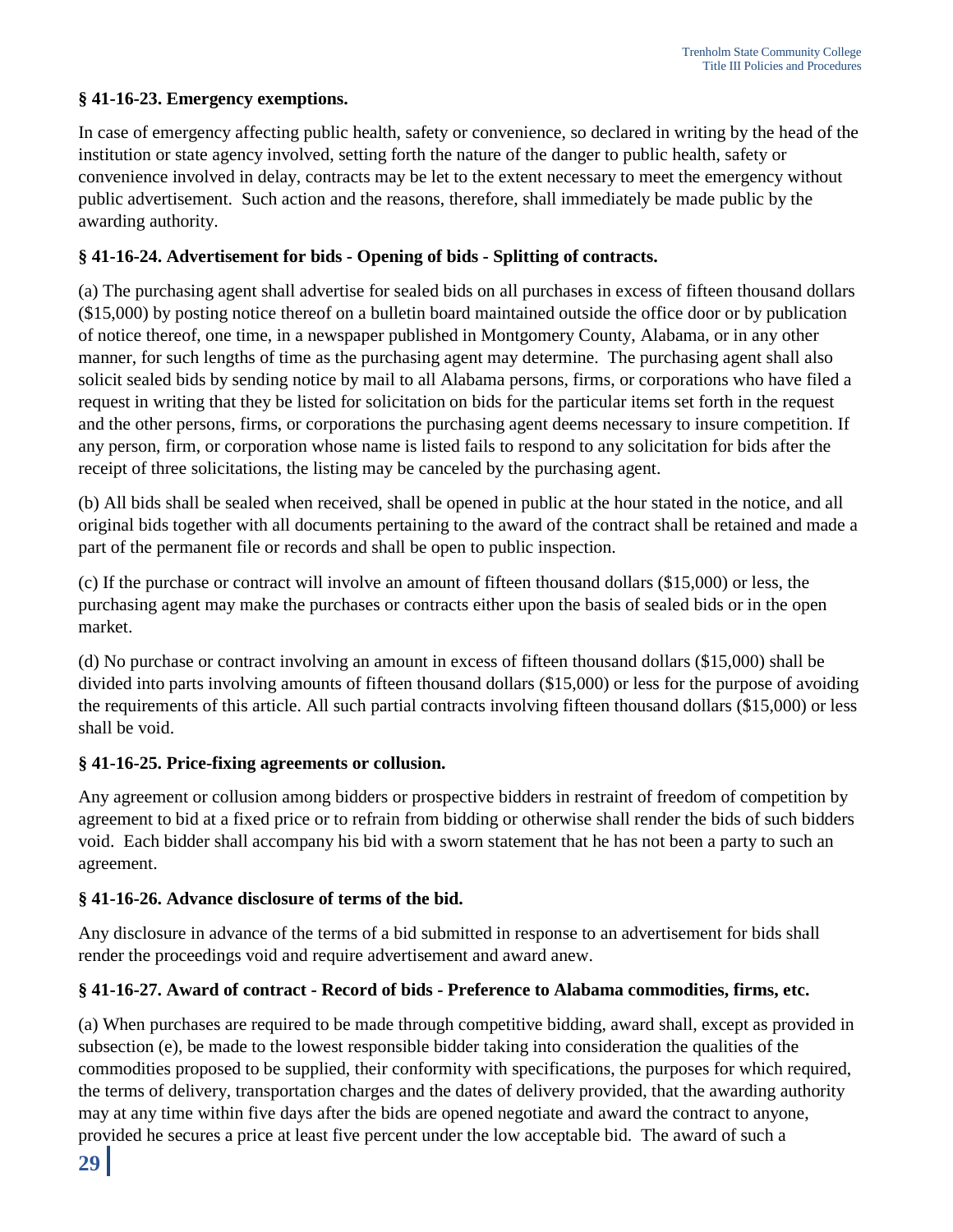negotiated contract shall be subject to approval by the director of finance and the governor. The awarding authority or requisitioning agency shall have the right to reject any bid if the price is deemed excessive or quality of product inferior.

(b) Each bid, with the name of the bidder, shall be entered on a record. Each record, with the successful bid, indicated thereon and with the reasons for the award if not awarded to the lowest bidder shall, after award of the order or contract, be open to public inspection.

(c) The purchasing agent in the purchase of or contract for personal property or contractual services shall give preference, provided there is no sacrifice or loss in price or quality, to commodities produced in Alabama or sold by Alabama persons, firms or corporations.

(d) Contracts for the purchase of personal property or contractual services shall be let for periods not greater than three years.

(e) Contracts for the purchase of services for receiving, processing, and paying claims for services rendered recipients of the Alabama Medicaid program authorized under section 22-6-7 which are required to be competitively bid may be awarded to the bidder whose proposal is most advantageous to the state, taking into consideration cost factors, program suitability factors (technical factors) including understanding of program requirements, management plan, excellence of program design, key personnel, corporate or company resources and designated location, and other factors including financial condition and capability of the bidder, corporate experience and past performance and priority of the business to insure the contract awarded is the best for the purposes required. Each of these criteria shall be given relative weight value as designated in the invitation to bid, with price retaining the most significant weight. Responsiveness to the bid shall be scored for each designated criteria.

If for reasons cited above, the bid selected is not from the lowest bidding contractor, the Alabama Medicaid agency shall present its reasons for not recommending award to the low bidder to the Medicaid interim committee. The committee shall evaluate the findings of the Alabama Medicaid agency and must, by resolution, approve the action of the awarding authority before final awarding of any such contract. The committee shall also hear any valid appeals against the recommendation of the Alabama Medicaid agency from the low bid contractor(s) whose bid was not selected.

#### **§ 41-16-28. Bond for faithful performance.**

Bond in a responsible sum for faithful performance of the contract, with adequate surety, shall be required in an amount specified in the advertisement for bids.

#### **§ 41-16-29. Assignment of contracts.**

No contract awarded to the lowest responsible bidder shall be assignable by the successful bidder without the written consent of the awarding authority and requisitioning agency, and in no event shall a contract be assigned to an unsuccessful bidder whose bid was rejected because he was not a responsible bidder.

#### **§ 41-16-30. Criminal offenses.**

Neither the purchasing agent nor any assistant or employee of his shall be financially interested or have any personal beneficial interest, either directly or indirectly, in the purchase of or contract for any personal property or contractual service, nor in any firm, partnership, association or corporation furnishing any such personal property or contractual services to the state government or to any of its departments, agencies or institutions. Neither the purchasing agent nor any assistant or employee of his shall accept or receive, directly or indirectly, from any person, firm, association or corporation to whom any contract may be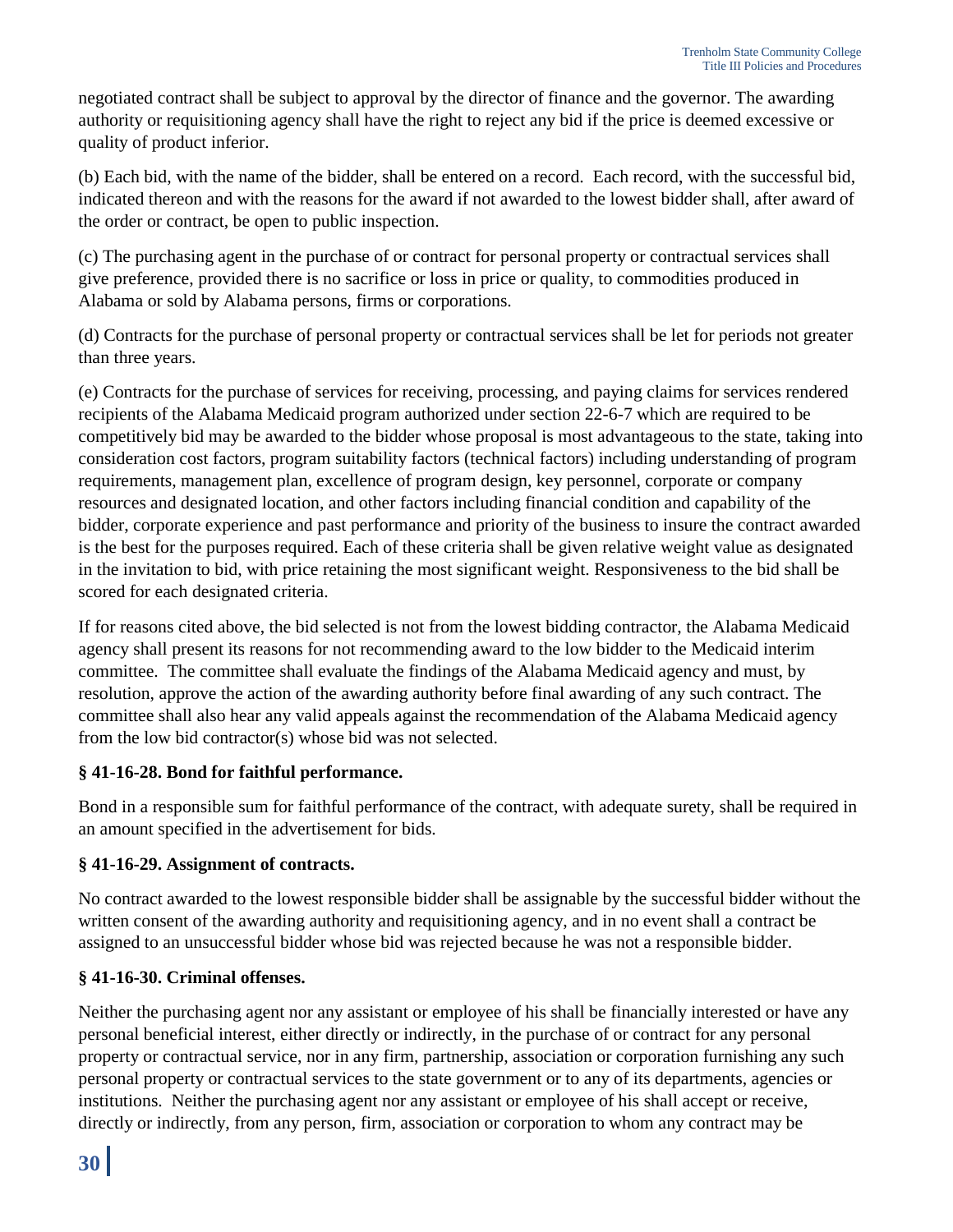awarded, by rebate, gifts or otherwise, any money or thing of value whatsoever or any promise, obligation or contract for future reward or compensation, nor shall any person willfully make any purchase or award any contract in violation of the provisions of this article.

Any violation of this section shall be deemed a misdemeanor, and any person who violates this section shall, upon conviction, be imprisoned for not more than 12 months or fined not more than \$500.00 or both. Upon conviction thereof, any such purchasing agent, assistant or employee of his or any person who willfully makes any purchase or awards any contract in violation of the provisions of this article shall be removed from office.

#### **§ 41-16-31. Injunctions.**

Any taxpayer of the area within the jurisdiction of the awarding authority and any bona fide unsuccessful bidder on a particular contract shall be empowered to bring a civil action in the appropriate court to enjoin execution of any contract entered into in violation of the provisions of this article.

#### **§ 41-16-32. Cumulative nature of provisions - Conflict of laws.**

This article shall be cumulative in its nature. All conflicting provisions of law are hereby expressly repealed; however, this article shall in no manner repeal any of the provisions of chapter 36 of Title 16 of this Code or chapters 2 and 5 of Title 39 of this Code or article 5 of chapter 4 of this title.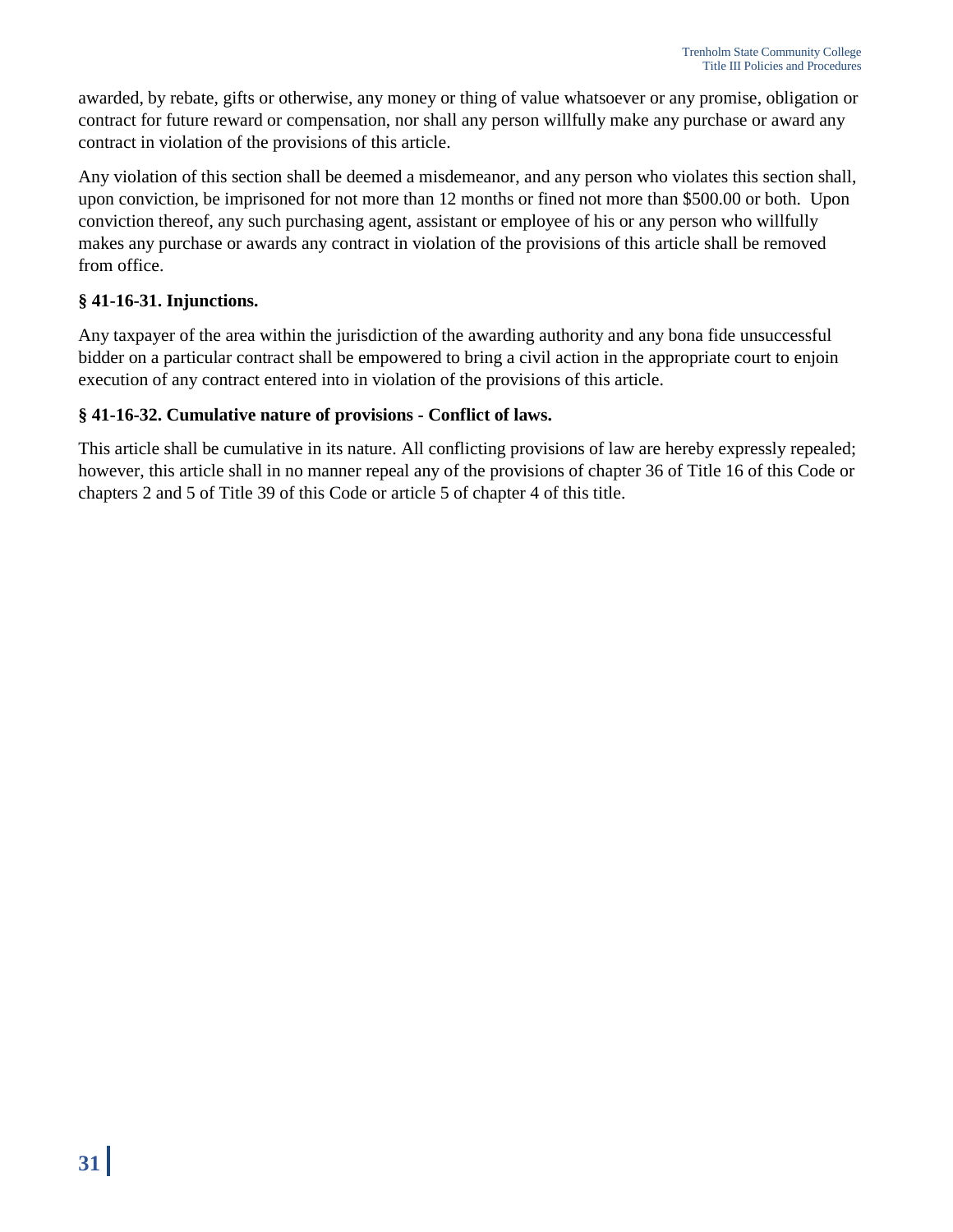# **INTERNAL REPORTING REQUIREMENTS**

# **Time and Effort Reporting**

#### Time Reporting and Record Keeping

The federal government requires that grant recipients conduct timekeeping for all full-time and part-time employees assigned to grant projects. To facilitate understanding, the following steps will be used:

- The Title III Director's Office will provide Time and Effort Forms based on approved position descriptions for all individuals working on the grant project.
- The Time and Effort Form for the Title III Director will be signed by the college president.
- Time and Effort Forms for Activity Directors will be signed by the Title III Director.
- Time and Effort Forms for staff will be signed by the employee and countersigned by the Activity Director.

#### Time and Effort Reporting Requirements

Each person paid from Title III funds, in whole or in part, must complete a Time and Effort Form. The form lists the percentage of time devoted to each job duty on a monthly basis. It is to be submitted to the Title III Director's Office no later than ten (10) business days after the end of each month.

NOTE: Activity Directors will be held accountable to ensure that personnel funded through Title III comply with reporting requirements.

# **Progress Report**

This report is generated on a quarterly basis by the Activity Director. They document the status of activity objectives and current activity expenditures. Quarterly, Mid-Year and End-of-Year progress reports are due on the tenth  $(10<sup>th</sup>)$  business day of the months listed below:

| Report 1 (October 1-December 31)      | <b>January</b>            |
|---------------------------------------|---------------------------|
| Report 2 (January 1-March 31)         | <b>April (Mid-Year)</b>   |
|                                       | - July                    |
| <b>Report 4 (July 1-September 30)</b> | <b>October (Year-End)</b> |

### **Budget Reconciliation Report**

This report is generated on a monthly basis by the activity director to document current activity expenditures. It is due to the Director's Office no later than ten (10) business days after the end of each month.